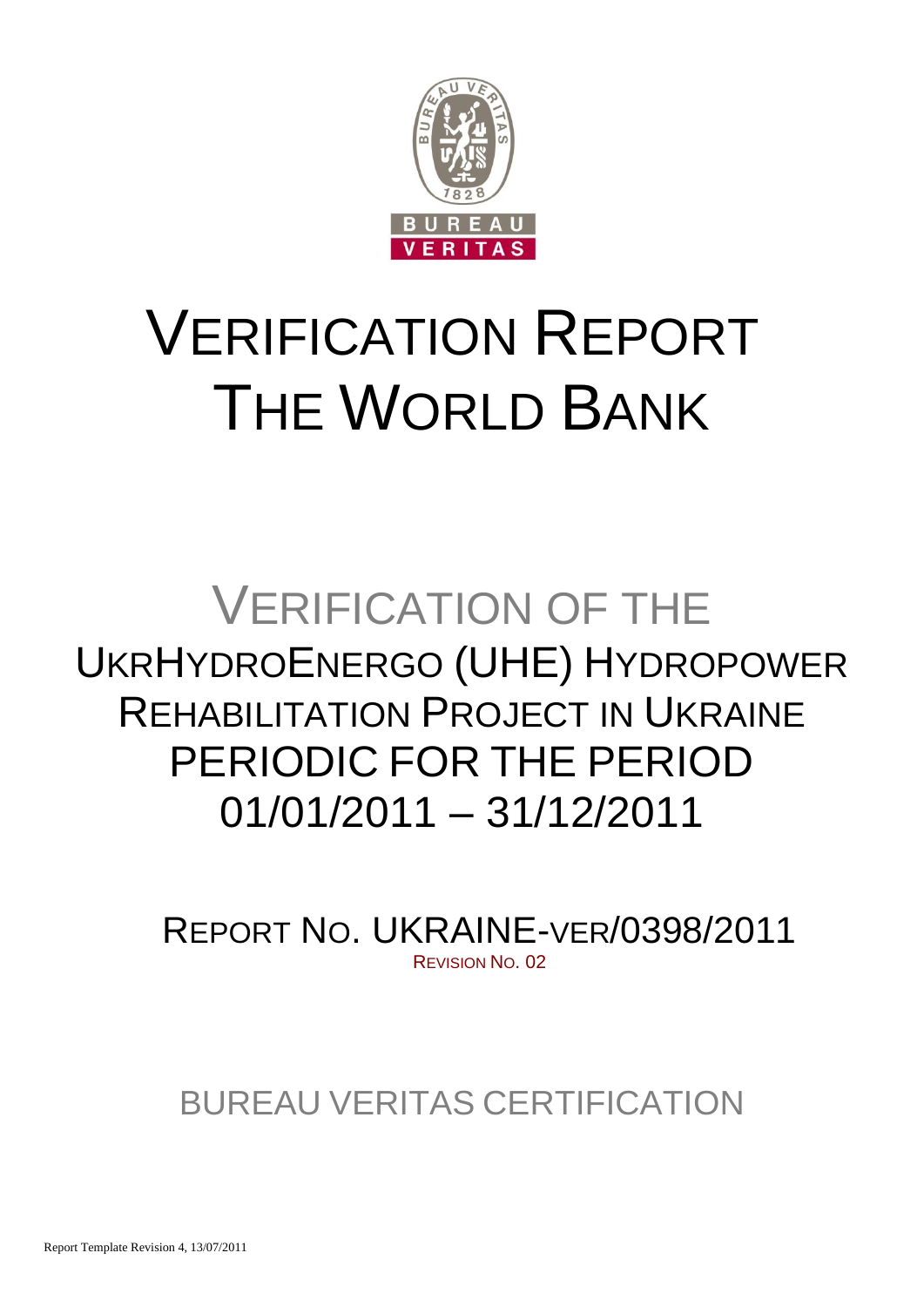Date of first issue: Case of first issue:

#### Report No: UKRAINE-ver/0398/2011



1

#### VERIFICATION REPORT

| 01/06/2012                                                                                                                                                                                                                                                                                                                                                                                                                                                                                                                                                                                                                                                                  | <b>Holding SAS</b>                                                                                                                                                                                                                                                                                                                                                                                                                                                                                                                                                                                                                                                                                                                                      | <b>Bureau Veritas Certification</b>                                                                                   |  |  |  |  |
|-----------------------------------------------------------------------------------------------------------------------------------------------------------------------------------------------------------------------------------------------------------------------------------------------------------------------------------------------------------------------------------------------------------------------------------------------------------------------------------------------------------------------------------------------------------------------------------------------------------------------------------------------------------------------------|---------------------------------------------------------------------------------------------------------------------------------------------------------------------------------------------------------------------------------------------------------------------------------------------------------------------------------------------------------------------------------------------------------------------------------------------------------------------------------------------------------------------------------------------------------------------------------------------------------------------------------------------------------------------------------------------------------------------------------------------------------|-----------------------------------------------------------------------------------------------------------------------|--|--|--|--|
| Client:<br>The World Bank                                                                                                                                                                                                                                                                                                                                                                                                                                                                                                                                                                                                                                                   | Client ref.:<br><b>Javiere Freire Coloma</b>                                                                                                                                                                                                                                                                                                                                                                                                                                                                                                                                                                                                                                                                                                            |                                                                                                                       |  |  |  |  |
| Summary:<br>Bureau Veritas Certification has made the periodic verification of the "UkrHydroEnergo (UHE) Hydropower<br>Rehabilitation Project in Ukraine" project, Registration Reference Number UA1000226, project of The World<br>Bank, located in Ukraine, and applying the JI specific approach, on the basis of UNFCCC criteria for the JI, as<br>well as criteria given to provide for consistent project operations, monitoring and reporting. UNFCCC criteria<br>refer to Article 6 of the Kyoto Protocol, the JI rules and modalities and the subsequent decisions by the JI                                                                                       |                                                                                                                                                                                                                                                                                                                                                                                                                                                                                                                                                                                                                                                                                                                                                         |                                                                                                                       |  |  |  |  |
|                                                                                                                                                                                                                                                                                                                                                                                                                                                                                                                                                                                                                                                                             | Supervisory Committee, as well as the host country criteria.<br>The verification scope is defined as a periodic independent review and ex post determination by the Accredited<br>Entity of the monitored reductions in GHG emissions during defined verification period, and consisted of the<br>following three phases: i) desk review of the monitoring report against project design and the baseline and<br>monitoring plan; ii) follow-up interviews with project stakeholders; iii) resolution of outstanding issues and the<br>issuance of the final verification report and opinion. The overall verification, from Contract Review to<br>Verification Report & Opinion, was conducted using Bureau Veritas Certification internal procedures. |                                                                                                                       |  |  |  |  |
| The first output of the verification process is a list of Clarification, Corrective Actions Requests, Forward<br>Actions Requests (CR, CAR and FAR), presented in Appendix A.                                                                                                                                                                                                                                                                                                                                                                                                                                                                                               |                                                                                                                                                                                                                                                                                                                                                                                                                                                                                                                                                                                                                                                                                                                                                         |                                                                                                                       |  |  |  |  |
| In summary, Bureau Veritas Certification confirms that the project is implemented as described in the approved<br>project design document and the determined changes occurred during project implementation. Installed<br>equipment being essential for generating emission reduction runs reliably and is calibrated appropriately. The<br>monitoring system is in place and the project is generating GHG emission reductions. The GHG emission<br>reduction is calculated accurately and without material errors, omissions, or misstatements, and the ERUs<br>issued totalize 197 821 tonnes of CO2 equivalent for the monitoring period from 01/01/2011 to 31/12/2011. |                                                                                                                                                                                                                                                                                                                                                                                                                                                                                                                                                                                                                                                                                                                                                         |                                                                                                                       |  |  |  |  |
| Our opinion relates to the project's GHG emissions and resulting GHG emission reductions reported and<br>related to the approved project baseline and monitoring, and its associated documents.                                                                                                                                                                                                                                                                                                                                                                                                                                                                             |                                                                                                                                                                                                                                                                                                                                                                                                                                                                                                                                                                                                                                                                                                                                                         |                                                                                                                       |  |  |  |  |
| Report No.:<br>Subject Group:<br>UKRAINE-ver/0398/2011<br>J۱                                                                                                                                                                                                                                                                                                                                                                                                                                                                                                                                                                                                                |                                                                                                                                                                                                                                                                                                                                                                                                                                                                                                                                                                                                                                                                                                                                                         |                                                                                                                       |  |  |  |  |
| Project title:<br>"UkrHydroEnergo (UHE) Hydropower Rehabilitation<br>Project in Ukraine"                                                                                                                                                                                                                                                                                                                                                                                                                                                                                                                                                                                    | $\sqrt{2}$                                                                                                                                                                                                                                                                                                                                                                                                                                                                                                                                                                                                                                                                                                                                              |                                                                                                                       |  |  |  |  |
| Work carried out by:<br>Kateryna Zinevych - Team Leader, Lead Verifier<br>Sergiy Kustovskyy - Team Member, Verifier<br>Vladimir Kulish - Team Member, Verifier                                                                                                                                                                                                                                                                                                                                                                                                                                                                                                              |                                                                                                                                                                                                                                                                                                                                                                                                                                                                                                                                                                                                                                                                                                                                                         |                                                                                                                       |  |  |  |  |
| Work reviewed by:<br>Ivan Sokolov - Internal Technical Reviewer<br>Daniil Ukhanov - Technical Specialist<br>Work approved by:<br>Ivan Sokolov - Operational Manager                                                                                                                                                                                                                                                                                                                                                                                                                                                                                                         | tion                                                                                                                                                                                                                                                                                                                                                                                                                                                                                                                                                                                                                                                                                                                                                    | X<br>No distribution without permission from the<br>Client or responsible organizational unit<br>Limited distribution |  |  |  |  |
| Date of this revision:<br>Rev. No.:<br>06/06/2012<br>02                                                                                                                                                                                                                                                                                                                                                                                                                                                                                                                                                                                                                     | Number of pages<br>27                                                                                                                                                                                                                                                                                                                                                                                                                                                                                                                                                                                                                                                                                                                                   | Unrestricted distribution                                                                                             |  |  |  |  |

1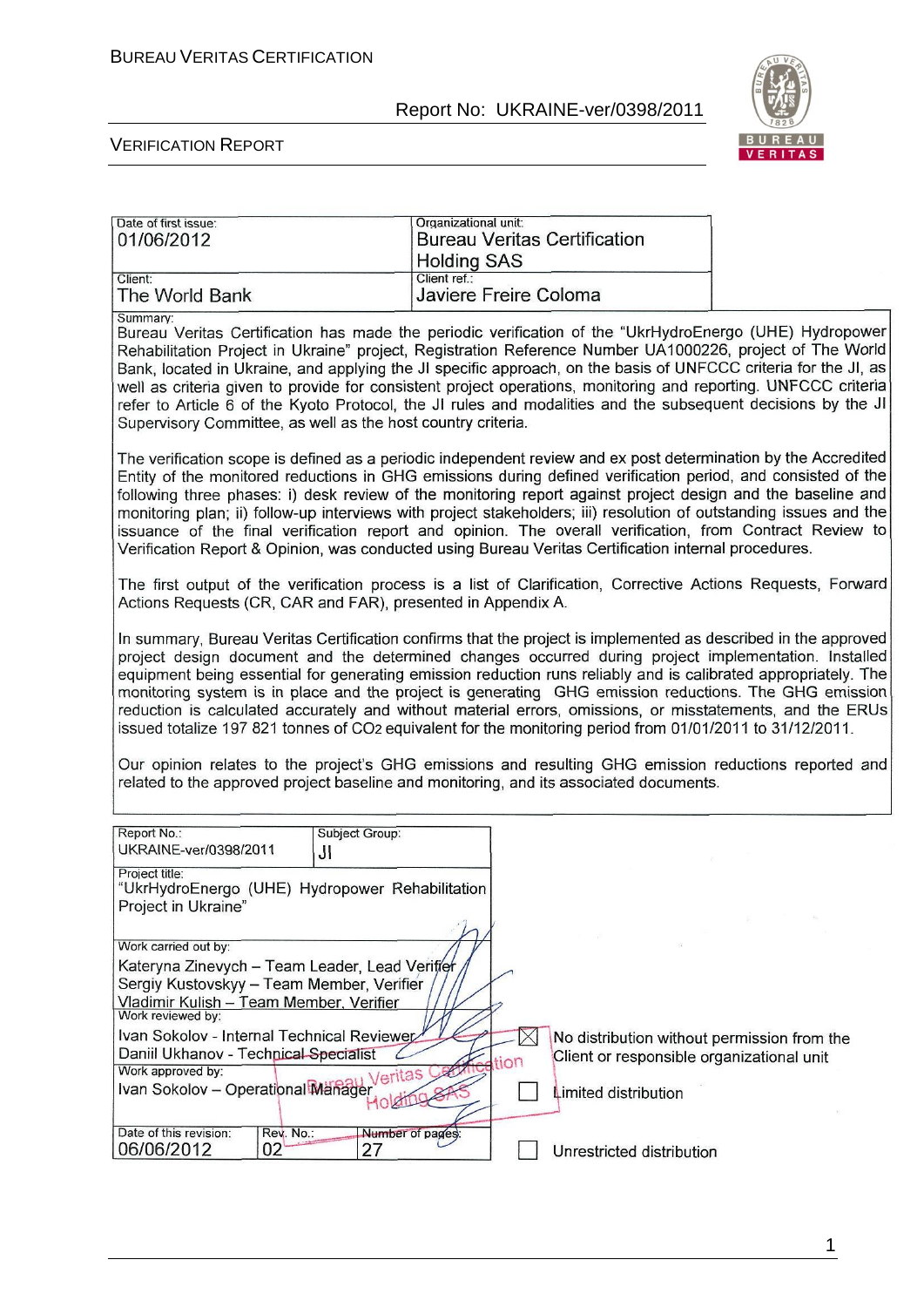#### VERIFICATION REPORT

### *Table of Contents Page*

| 1              |                                                                                |                |
|----------------|--------------------------------------------------------------------------------|----------------|
| 1.1            | Objective                                                                      | 3              |
| 1.2            | Scope                                                                          | 3              |
| 1.3            | <b>Verification Team</b>                                                       | 3              |
| $\overline{2}$ |                                                                                |                |
| 2.1            | <b>Review of Documents</b>                                                     | $\overline{4}$ |
| 2.2            | Follow-up Interviews                                                           | $\overline{4}$ |
| 2.3            | Resolution of Clarification, Corrective and Forward Action Requests            | 5              |
| 3              |                                                                                |                |
| 3.1            | Remaining issues and FARs from previous verifications                          | 6              |
| 3.2            | Project approval by Parties involved (90-91)                                   | 6              |
| 3.3            | Project implementation (92-93)                                                 | 6              |
| 3.4            | Compliance of the monitoring plan with the monitoring methodology<br>$(94-98)$ | 8              |
| 3.5            | Revision of monitoring plan (99-100)                                           | 8              |
| 3.6            | Data management (101)                                                          | 8              |
| 3.7            | Verification regarding programmes of activities (102-110)                      | 9              |
| 4              |                                                                                |                |
| 5              |                                                                                |                |
|                |                                                                                |                |

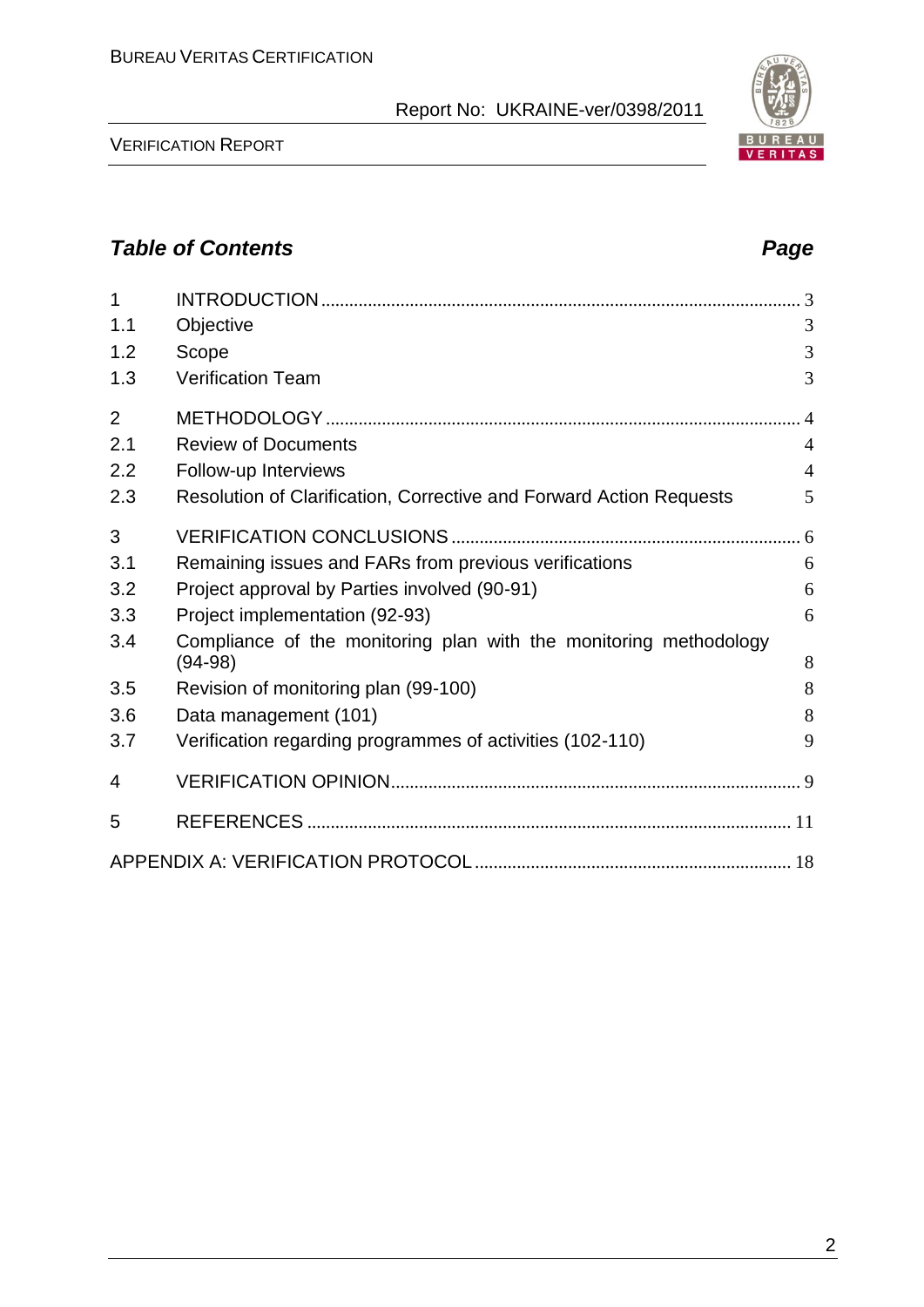

VERIFICATION REPORT

#### **1 INTRODUCTION**

The World Bank has commissioned Bureau Veritas Certification to verify the emissions reductions of its JI project "UkrHydroEnergo (UHE) Hydropower Rehabilitation Project in Ukraine" (hereafter called "the project") in Ukraine.

This report summarizes the findings of the verification of the project, performed on the basis of UNFCCC criteria, as well as criteria given to provide for consistent project operations, monitoring and reporting.

#### **1.1 Objective**

Verification is the periodic independent review and ex post determination by the Accredited Independent Entity of the monitored reductions in GHG emissions during defined verification period.

The objective of verification can be divided in Initial Verification and Periodic Verification.

UNFCCC criteria refer to Article 6 of the Kyoto Protocol, the JI rules and modalities and the subsequent decisions by the JI Supervisory Committee, as well as the host country criteria.

#### **1.2 Scope**

The verification scope is defined as an independent and objective review of the project design document, the project's baseline study, monitoring plan, monitoring report, and other relevant documents. The information in these documents is reviewed against Kyoto Protocol requirements, UNFCCC rules and associated interpretations.

The verification is not meant to provide any consulting towards the Client. However, stated requests for clarifications, corrective and/or forward actions may provide input for improvement of the project monitoring towards reductions in the GHG emissions.

#### **1.3 Verification Team**

The verification team consists of the following personnel:

| Kateryna Zinevych                                             |                                      |
|---------------------------------------------------------------|--------------------------------------|
| <b>Bureau Veritas Certification</b>                           | Team Leader, Climate Change Verifier |
| Sergiy Kustovskyy<br><b>Bureau Veritas Certification</b>      | <b>Climate Change Verifier</b>       |
| <b>Vladimir Kulish</b><br><b>Bureau Veritas Certification</b> | <b>Climate Change Verifier</b>       |

This verification report was reviewed by: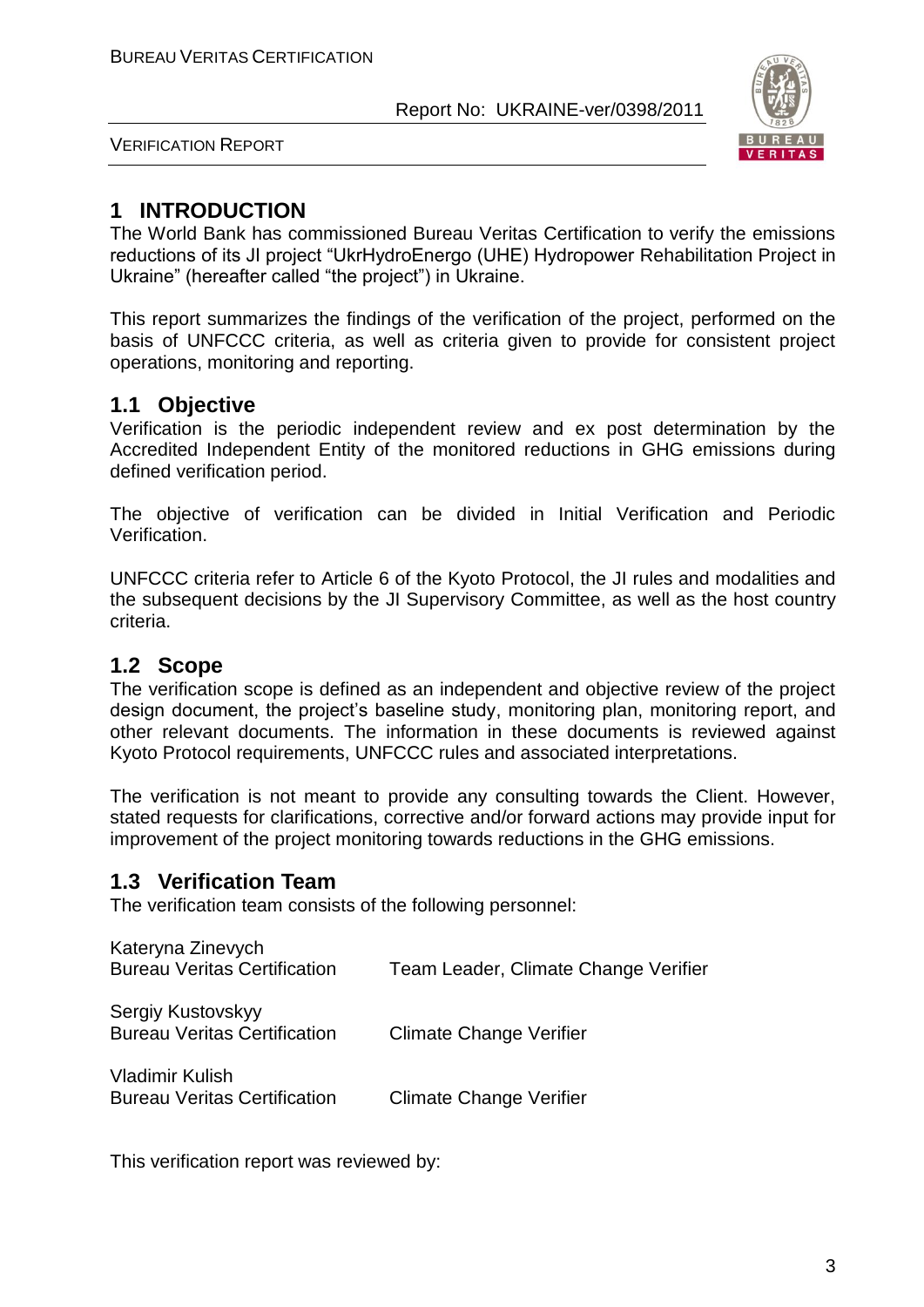

VERIFICATION REPORT

Ivan Sokolov Bureau Veritas Certification, Internal Technical Reviewer

Daniil Ukhanov Bureau Veritas Certification Technical Specialist

#### **2 METHODOLOGY**

The overall verification, from Contract Review to Verification Report & Opinion, was conducted using Bureau Veritas Certification internal procedures.

In order to ensure transparency, a verification protocol was customized for the project, according to the version 01 of the Joint Implementation Determination and Verification Manual, issued by the Joint Implementation Supervisory Committee at its 19 meeting on 04/12/2009. The protocol shows, in a transparent manner, criteria (requirements), means of verification and the results from verifying the identified criteria. The verification protocol serves the following purposes:

- It organizes, details and clarifies the requirements a JI project is expected to meet;
- It ensures a transparent verification process where the verifier will document how a particular requirement has been verified and the result of the verification.

The completed verification protocol is enclosed in Appendix A to this report.

#### **2.1 Review of Documents**

The Monitoring Report (MR) submitted by the World Bank and additional background documents related to the project design and baseline, i.e. country Law, Project Design Document (PDD), Approved CDM methodology and/or Guidance on criteria for baseline setting and monitoring, Host party criteria, Kyoto Protocol, Clarifications on Verification Requirements to be Checked by an Accredited Independent Entity were reviewed.

The verification findings presented in this report relate to the Monitoring Report version(s) 1.0, 1.1, 1.2 and project as described in the determined PDD.

#### **2.2 Follow-up Interviews**

On 24/04/2012 – 26/04/2012 Bureau Veritas Certification performed on-site interviews with project stakeholders to confirm selected information and to resolve issues identified in the document review. Representatives of the World Bank and UkrGidroEnergo were interviewed (see References). The main topics of the interviews are summarized in Table 1.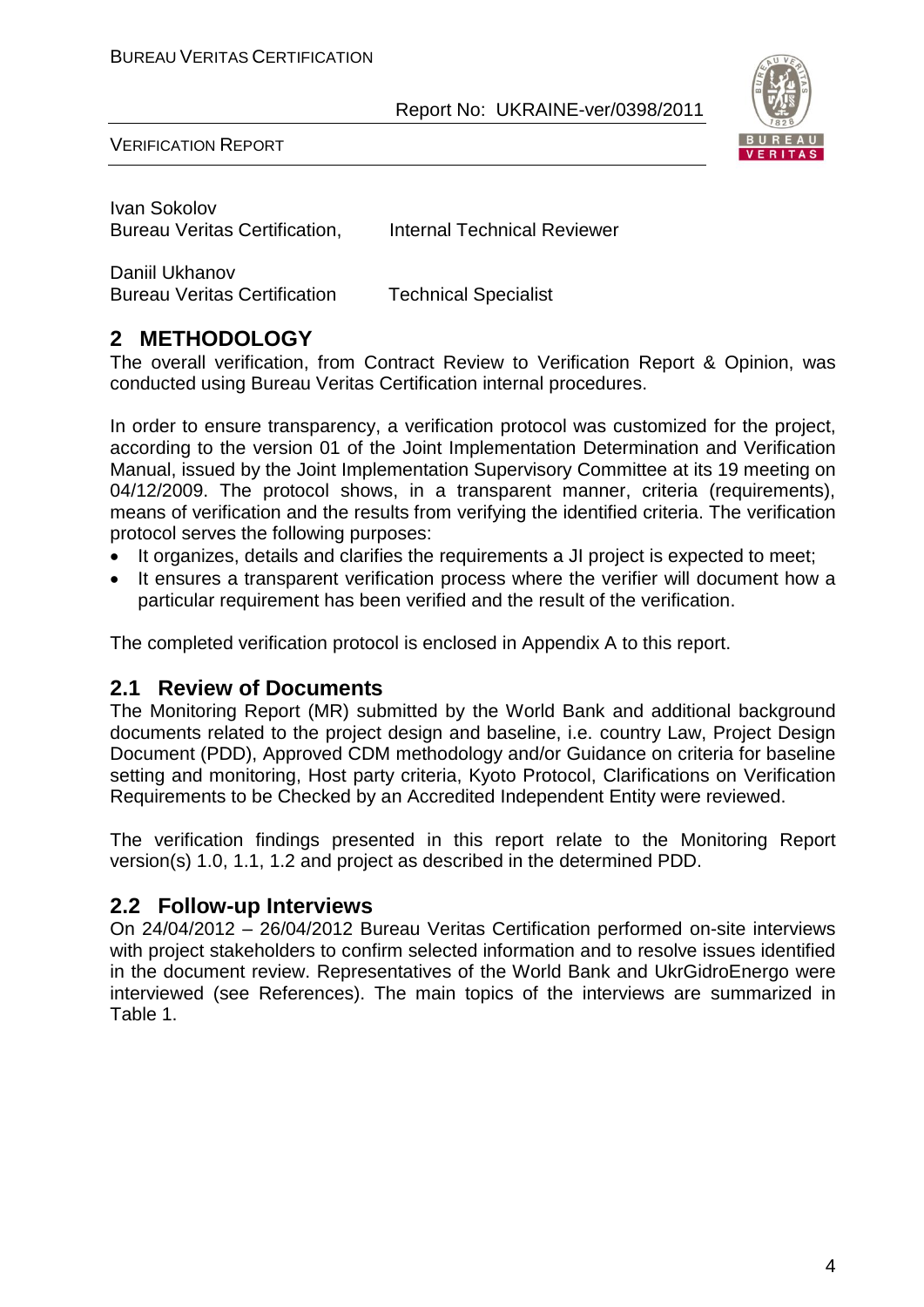

VERIFICATION REPORT

#### **Table 1 Interview topics**

| <b>Interviewed</b><br>organization | <b>Interview topics</b>                                                           |
|------------------------------------|-----------------------------------------------------------------------------------|
| UkrGidroEnergo                     | $\triangleright$ Organizational structure                                         |
|                                    | $\triangleright$ Responsibilities and authorities                                 |
|                                    | $\triangleright$ Roles and responsibilities for data collection and<br>processing |
|                                    | $\triangleright$ Installation of equipment                                        |
|                                    | $\triangleright$ Data logging, archiving and reporting                            |
|                                    | $\triangleright$ Metering equipment control                                       |
|                                    | Metering record keeping system, database<br>➤                                     |
|                                    | $\triangleright$ IT management                                                    |
|                                    | $\triangleright$ Training of personnel                                            |
|                                    | $\triangleright$ Quality management procedures and technology                     |
|                                    | Internal audits and check-ups<br>$\blacktriangleright$                            |
| The World Bank                     | $\triangleright$ Baseline methodology                                             |
|                                    | Monitoring plan<br>➤                                                              |
|                                    | Monitoring report                                                                 |
|                                    | <b>Excel spreadsheets</b>                                                         |

#### **2.3 Resolution of Clarification, Corrective and Forward Action Requests**

The objective of this phase of the verification is to raise the requests for corrective actions and clarification and any other outstanding issues that needed to be clarified for Bureau Veritas Certification positive conclusion on the GHG emission reduction calculation.

If the Verification Team, in assessing the monitoring report and supporting documents, identifies issues that need to be corrected, clarified or improved with regard to the monitoring requirements, it should raise these issues and inform the project participants of these issues in the form of:

(a) Corrective action request (CAR), requesting the project participants to correct a mistake that is not in accordance with the monitoring plan;

(b) Clarification request (CL), requesting the project participants to provide additional information for the Verification Team to assess compliance with the monitoring plan;

(c) Forward action request (FAR), informing the project participants of an issue, relating to the monitoring that needs to be reviewed during the next verification period.

The Verification Team will make an objective assessment as to whether the actions taken by the project participants, if any, satisfactorily resolve the issues raised, if any, and should conclude its findings of the verification.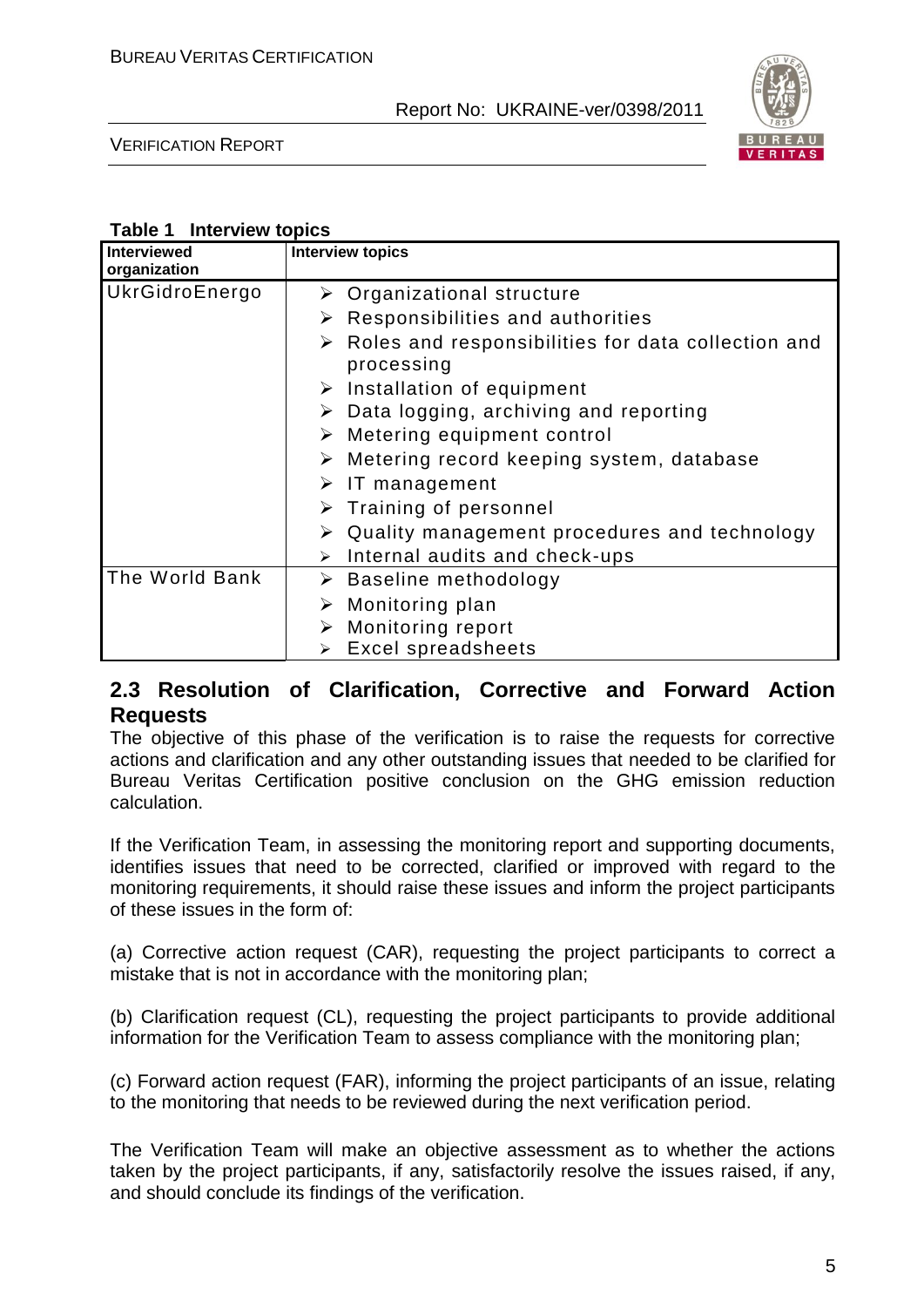

VERIFICATION REPORT

To guarantee the transparency of the verification process, the concerns raised are documented in more detail in the verification protocol in Appendix A.

#### **3 VERIFICATION CONCLUSIONS**

In the following sections, the conclusions of the verification are stated.

The findings from the desk review of the original monitoring documents and the findings from interviews during the follow up visit are described in the Verification Protocol in Appendix A.

The Clarification, Corrective and Forward Action Requests are stated, where applicable, in the following sections and are further documented in the Verification Protocol in Appendix A. The verification of the Project resulted in 02 Corrective Action Requests and 03 Clarification Requests.

The number between brackets at the end of each section corresponds to the DVM paragraph.

#### **3.1 Remaining issues and FARs from previous verifications**

No FARs were raised during previous verification.

#### **3.2 Project approval by Parties involved (90-91)**

The project obtained approval by the Host party (Ukraine) on 18/05/2007 (Letter of Approval issued by the Ministry of Environmental Protection of Ukraine), see References.

Written project approval by the Netherlands (sponsor party) has been issued by the DFP of the Party when submitting the first verification report, see References.

The above mentioned written approvals are unconditional.

No outstanding issues were raised as per project approval by the parties involved.

#### **3.3 Project implementation (92-93)**

The Project involves rehabilitation of 43 hydro units which are located on the Dnipro river and the Dnister river. The actual operation of the proposed project includes the replacement of hydraulic power, electrotechnical and hydro-mechanical equipment such as gates, turbines, generators, excitation and governor systems, control, protection and automation systems, switchyard equipment and auxiliary equipment. The Project also includes works on hydraulic structures and installation of computer-aided dam safety monitoring systems.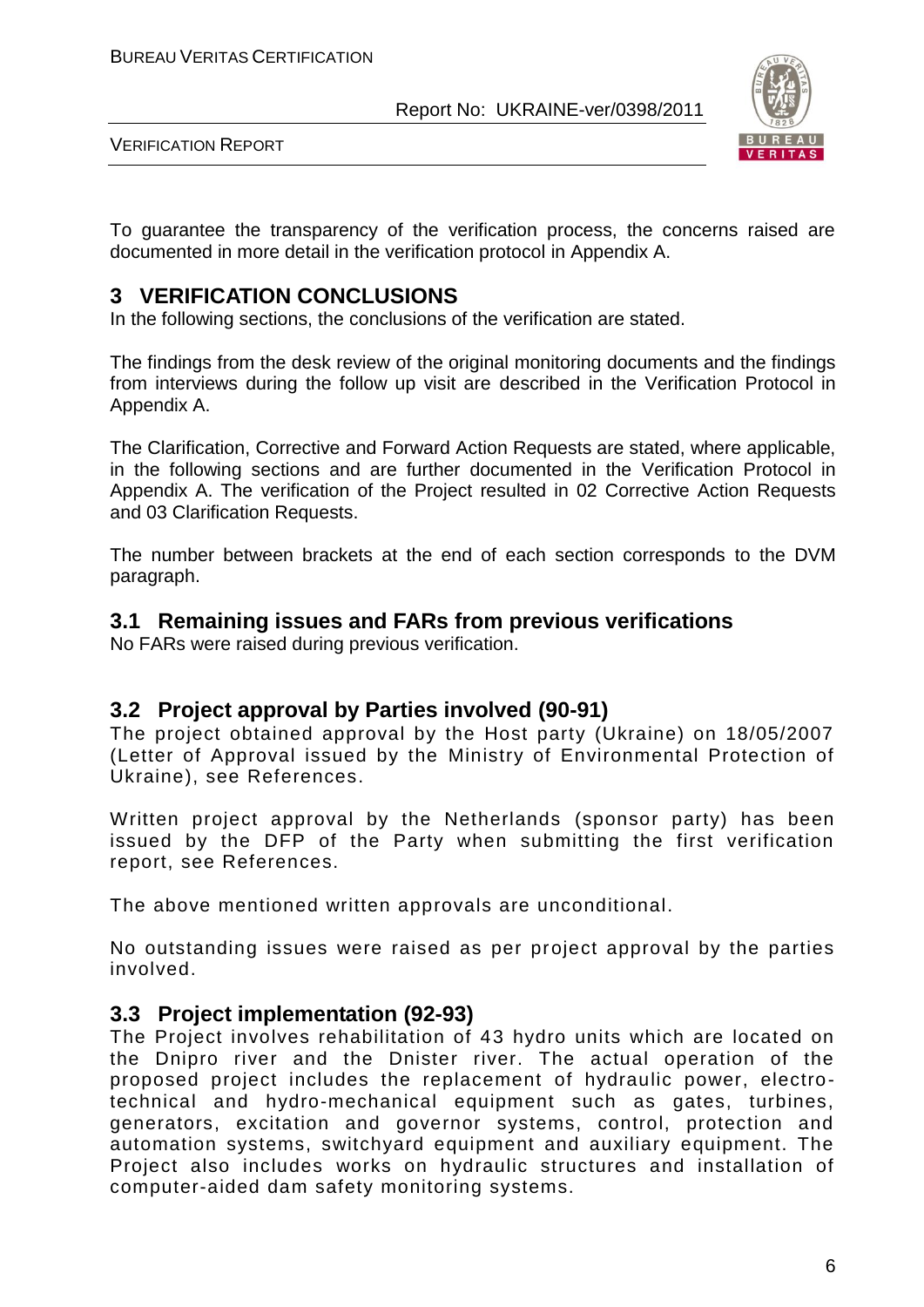

VERIFICATION REPORT

The Project is not result in an increase in the reservoir area; the rehabilitated hydropower plants generate additional electricity without emitting GHG. This lead to the reduction of anthropogenic GHG emissions by displacing electricity produced by fossil fuel fired power plants.

Since technological equipment directly related to the project will no vary from the old equipment, no special training for the staff is required. New equipment maintenance is performed according to the schedule provided in the operation manuals established by the company in accordance with the sectoral norms. Usually routine maintenance is performed every year, while overhauls of main generating equipment performed every 6-7 years.

In terms of environmental benefits, the Project helps to reduce air pollution caused by the emission of  $SO_2$  and  $NO_x$  by outdated thermal plants.

From the start of the Project to December 31, 2011, rehabilitation was completed on 24 hydro units at the Kyiv HPP, Kanyv HPP, Kremenchuk HPP, Dniprodzerzynsk HPP, Dnipro HPP and Kakhovka HPP. The names of the rehabilitated hydro units and the dates of completion of the rehabilitation are provided below.

| Year/Pl                                | 2006                     | 2007                                                    | 2008                | 2009                                                                                | 2010                                                   | 2011                                                     |
|----------------------------------------|--------------------------|---------------------------------------------------------|---------------------|-------------------------------------------------------------------------------------|--------------------------------------------------------|----------------------------------------------------------|
| ant<br>Name                            | $(HPU# -$<br>DD/MM)      | $(HPU# -$<br>DD/MM)                                     | $(HPU# -$<br>DD/MM) | $(HPU# -$<br>DD/MM)                                                                 | $(HPU# -$<br>DD/MM)                                    | $(HPU# -$<br>DD/MM)                                      |
| Kyiv<br><b>HPP</b>                     |                          | <b>HPU#19</b><br>$-16/12$<br><b>HPU #10</b><br>$-29/09$ |                     | <b>HPU#11</b><br>$-15/11$<br><b>HPU#17</b><br>$-15/05$<br><b>HPU#20</b><br>$-14/11$ | $HPU#9 -$<br>15/12                                     | <b>HPU #12</b><br>$-16/09$                               |
| Kanyv<br><b>HPP</b>                    |                          | HPU # 7<br>$-15/12$<br>HPU#5<br>$-01/10$                |                     | <b>HPU#22</b><br>$-25/05$<br><b>HPU#24</b><br>$-30/06$                              | <b>HPU#10</b><br>$-03/09$<br><b>HPU#21</b><br>$-31/01$ | <b>HPU #23</b><br>$-16/01$<br><b>HPU #11</b><br>$-02/04$ |
| Kremen<br>chuk<br><b>HPP</b>           |                          |                                                         |                     | $HPU#2 -$<br>10/07                                                                  |                                                        |                                                          |
| Dniprod<br>zer<br>zhynsk<br><b>HPP</b> | <b>HPU #4 -</b><br>30/11 |                                                         | $HPU#8 -$<br>31/03  | $HPU#7 -$<br>13/10                                                                  |                                                        | HPU#5<br>$-22/12$                                        |
| Dnipro<br><b>HPP</b>                   |                          |                                                         |                     | <b>HPU#15</b><br>$-23/07$                                                           |                                                        |                                                          |
| Kakhov<br>ka HPP                       |                          | HPU#1<br>$-01/04$                                       | $HPU#5 -$<br>28/04  | $HPU#6 -$<br>25/12                                                                  |                                                        |                                                          |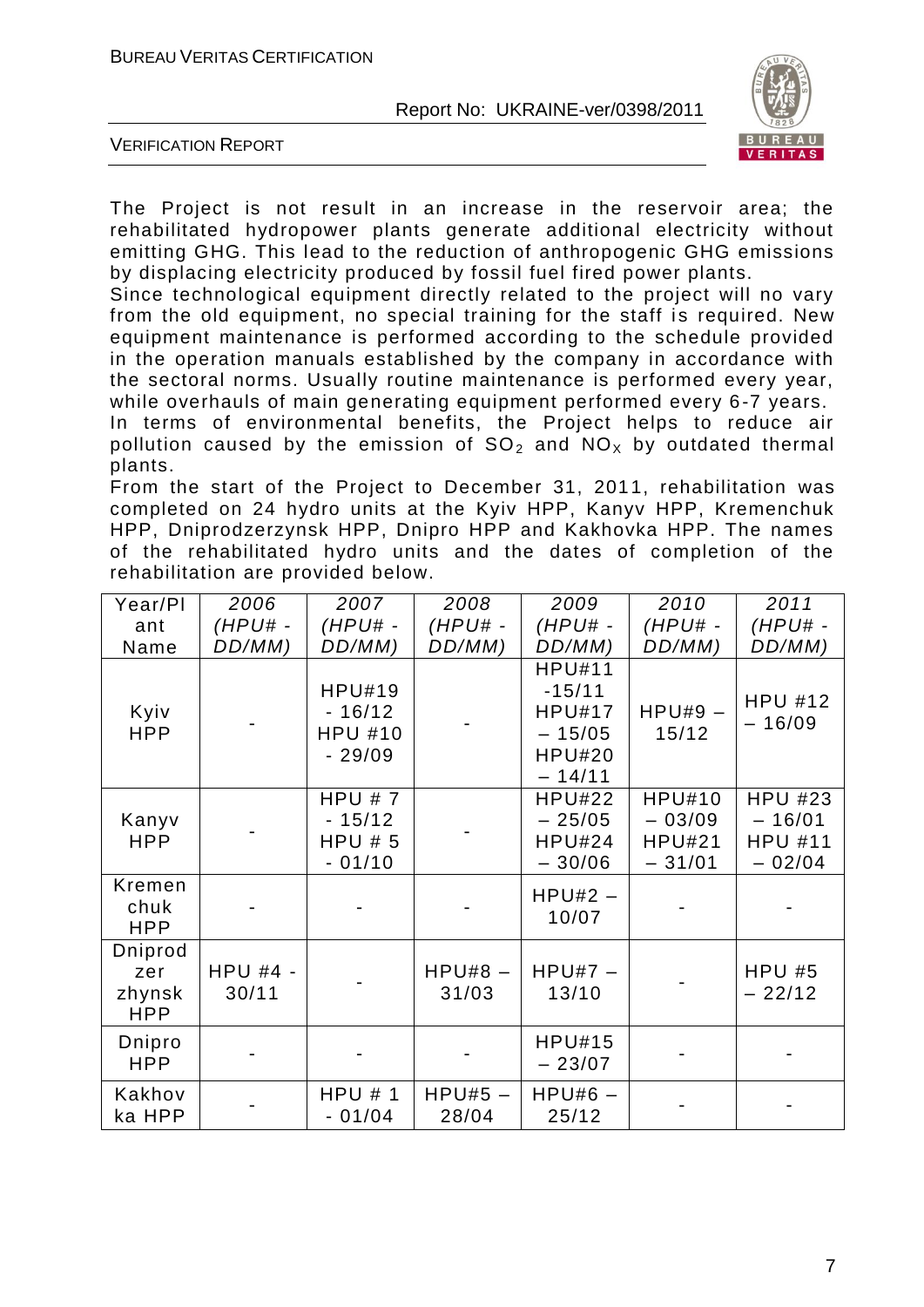

VERIFICATION REPORT

The identified areas of concern as to the project implementation, project participants responses and Bureau Veritas Certification's conclusions are described in Appendix A to this report (refer to CAR 01, CL 01).

#### **3.4 Compliance of the monitoring plan with the monitoring methodology (94-98)**

The monitoring occurred in accordance with the monitoring plan included in the PDD regarding which the determination has been deemed final and is so listed on the UNFCCC JI website.

For calculating the emission reductions, key factors influencing the baseline emissions and the activity level of the project and the emissions as well as risks associated with the project were taken into account, as appropriate.

Data sources used for calculating emission reductions are clearly identified, reliable and transparent.

Emission factors, including default emission factors, are selected by carefully balancing accuracy and reasonableness, and appropriately justified of the choice.

The calculation of emission reductions is based on conservative assumptions and the most plausible scenarios in a transparent manner.

The identified areas of concern as to the compliance of the monitoring plan with the monitoring methodology, project participants responses and Bureau Veritas Certification's conclusions are described in Appendix A to this report (refer to CAR 02, CL 02).

#### **3.5 Revision of monitoring plan (99-100)**

Not applicable.

The monitoring plan of the project was not revised.

#### **3.6 Data management (101)**

The data and their sources, provided in monitoring report, are clearly identified, reliable and transparent.

The implementation of data collection procedures is in accordance with the monitoring plan, including the quality control and quality assurance procedures. These procedures are mentioned in the section "References" of this report.

The function of the monitoring equipment, including its calibration status, is in order.

The evidence and records used for the monitoring are maintained in a traceable manner.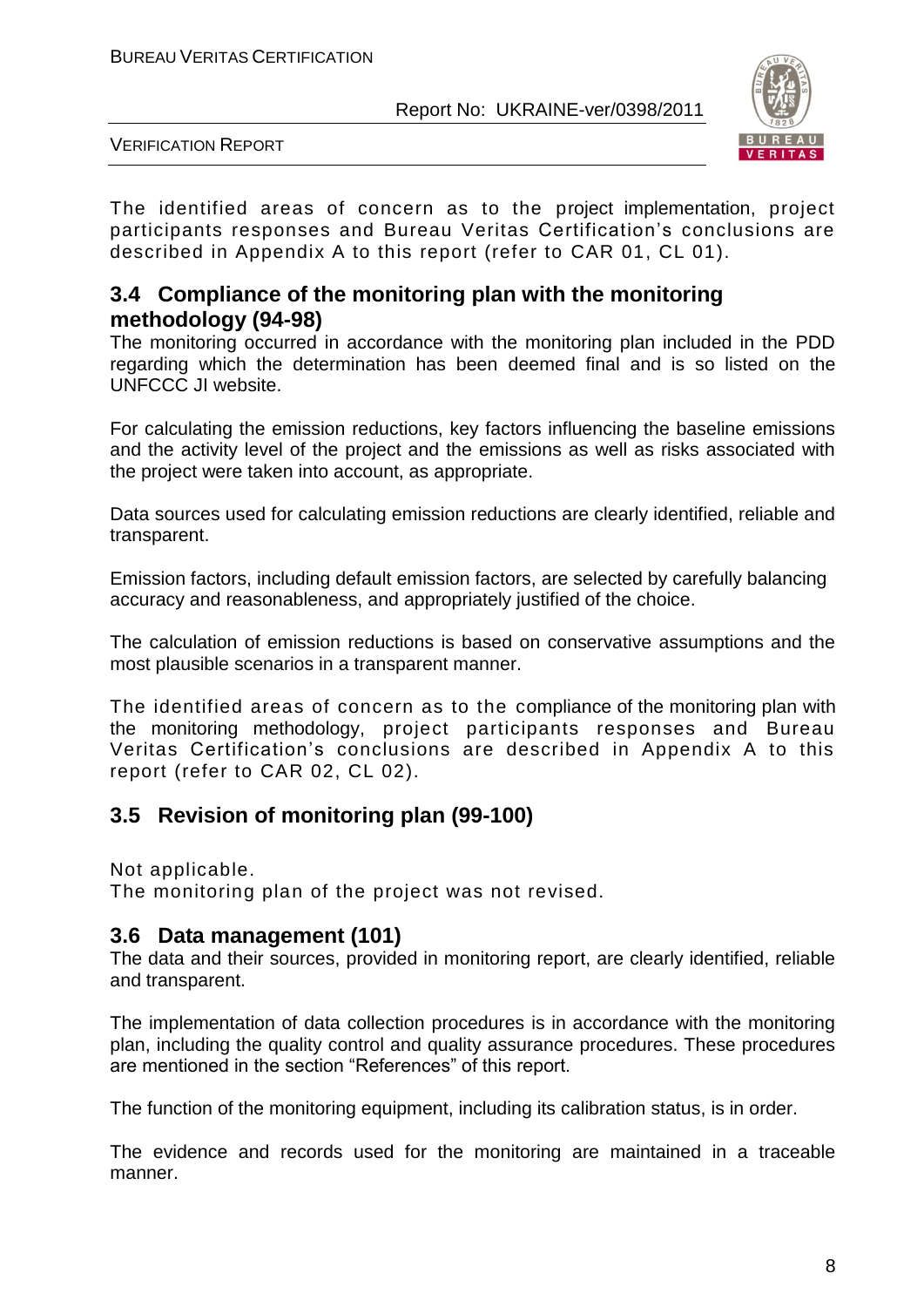

VERIFICATION REPORT

The data collection and management system for the project is in accordance with the monitoring plan.

The identified areas of concern as to the data management, project participants responses and Bureau Veritas Certification's conclusions are described in Appendix A to this report (refer to CL 03).

#### **3.7 Verification regarding programmes of activities (102-110)**

Not applicable

#### **4 VERIFICATION OPINION**

Bureau Veritas Certification has performed periodic verification of the "UkrHydroEnergo (UHE) Hydropower Rehabilitation Project in Ukraine" in Ukraine, which applies the JI specific approach. The verification was performed on the basis of UNFCCC criteria and host country criteria and also on the criteria given to provide for consistent project operations, monitoring and reporting.

The verification consisted of the following three phases: i) desk review of the monitoring report against the project design and the baseline and monitoring plan; ii) follow-up interviews with project stakeholders; iii) resolution of outstanding issues and the issuance of the final verification report and opinion.

The management of the World Bank is responsible for the preparation of the GHG emissions data and the reported GHG emissions reductions of the project on the basis set out within the project Monitoring indicated in the final PDD version 08. The development and maintenance of records and reporting procedures in accordance with that plan, including the calculation and determination of GHG emission reductions from the project, is the responsibility of the management of the project.

Bureau Veritas Certification verified the Project Monitoring Report version 1.2 for the reporting period as indicated below. Bureau Veritas Certification confirms that the project is implemented as described in the approved project design document and the determined changes (described in the Verification Report by Bureau Veritas Certification No. UKRAINE-ver/0023/2008 dated 11/04/2011) occurred during project implementation. Installed equipment being essential for generating emission reduction runs reliably and is calibrated appropriately. The monitoring system is in place and the project is generating GHG emission reductions.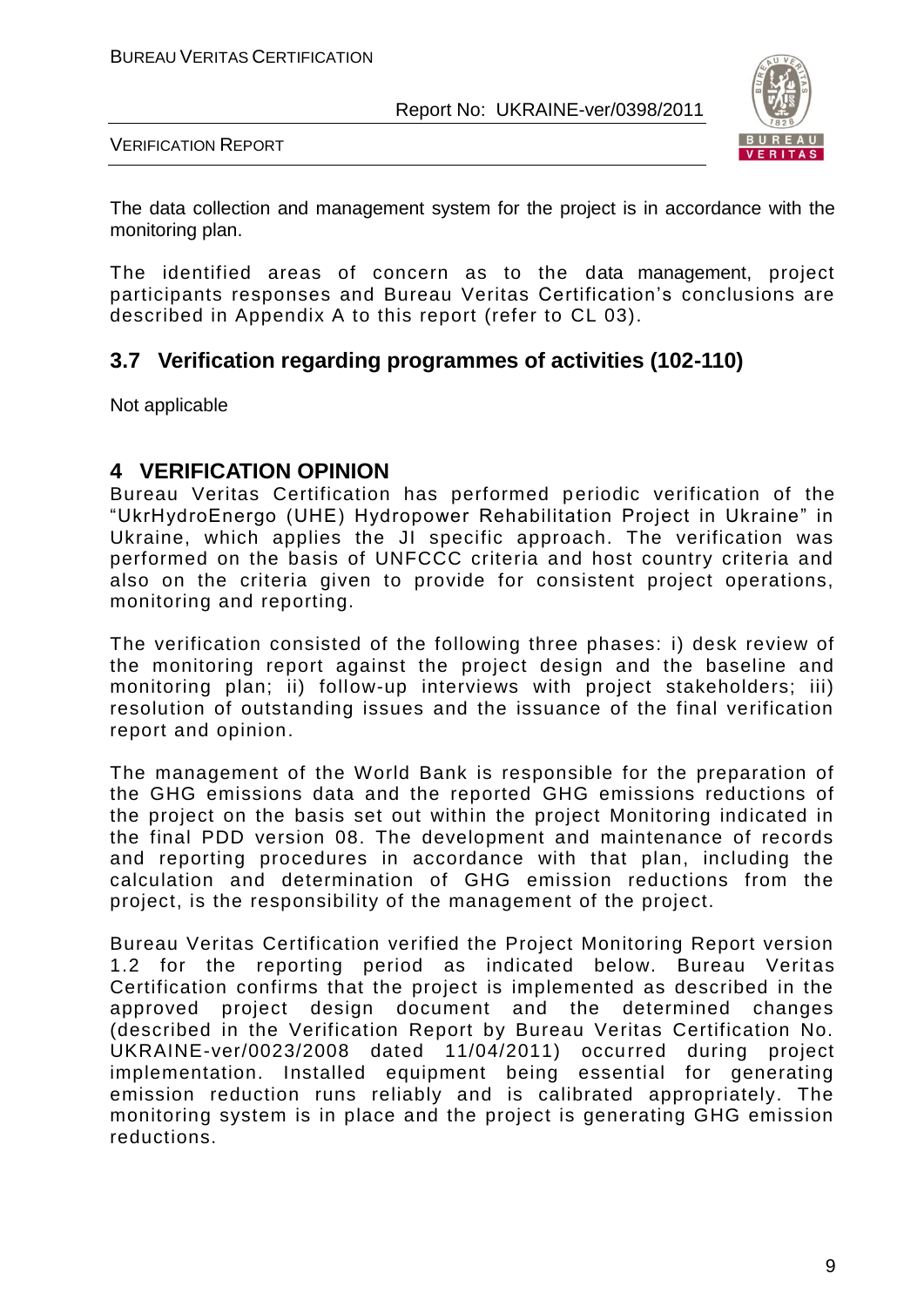

VERIFICATION REPORT

Amount of emission reduction provided above as total for 2011 in the MR differs from the amount of emission reduction for the corresponding period predicted in the registered PDD (version 08, dated 04/02/2010). This difference can be explained by the fact that GHG emis sion reduction provided in the PDD for 2011 were estimated based on the statistic data of previous years, while GHG emission reduction provided in the MR was calculated based on the actual data provided by the enterprise. Another reason of this difference is the rehabilitation of only 24 of 34 planned HPUs was conducted.

Bureau Veritas Certification can confirm that the GHG emission reduction is accurately calculated and is free of material errors, omissions, or misstatements. Our opinion relates to the project's GHG emissions and resulting GHG emissions reductions reported and related to the approved project baseline and monitoring, and its associated documents. Based on the information we have seen and evaluated, we confirm, with a reasonable level of assurance, the following statement:

Reporting period: From 01/01/2011 to 31/12/2011

| Baseline emissions         |  | : 197821 tonnes of CO2 equivalent   |
|----------------------------|--|-------------------------------------|
| Project emissions          |  | 0 tonnes of CO2 equivalent          |
| <b>Emission Reductions</b> |  | $: 197821$ tonnes of CO2 equivalent |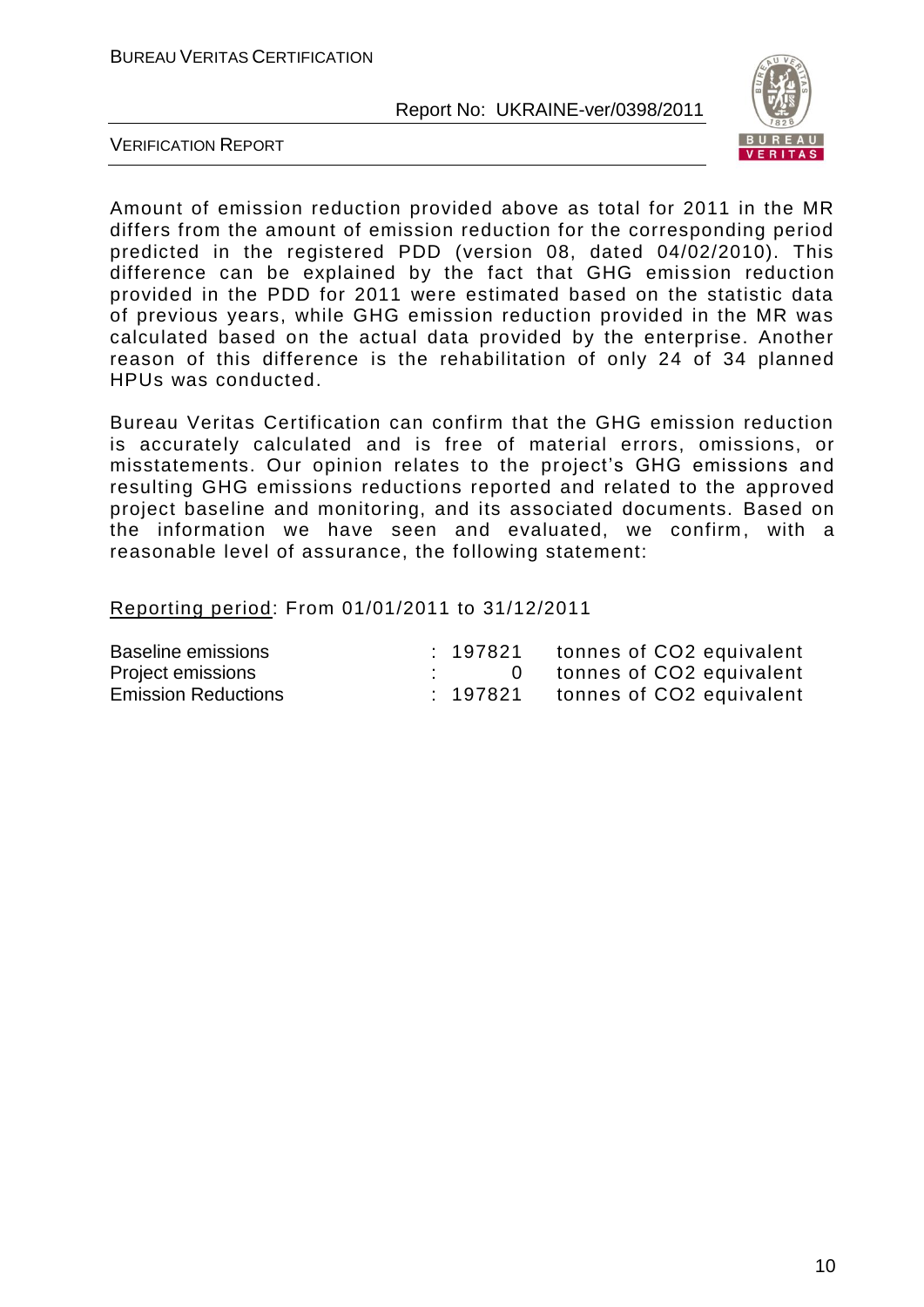

VERIFICATION REPORT

#### **5 REFERENCES**

#### **Category 1 Documents:**

Documents provided by the World Bank that relate directly to the GHG components of the project.

- /1/ Monitoring Report "UkrHydroEnergo (UHE) Hydropower Rehabilitation Project in Ukraine" version 1.0 dated 17 of April 2012
- /2/ Monitoring Report "UkrHydroEnergo (UHE) Hydropower Rehabilitation Project in Ukraine" version 1.1 dated 25 of May 2012
- /3/ Monitoring Report "UkrHydroEnergo (UHE) Hydropower Rehabilitation Project in Ukraine" version 1.2 dated 04 of June 2012
- /4/ PDD "UkrHydroEnergo (UHE) hydropower rehabilitation project in Ukraine", version 08 dated 04/02/2010<br>Determination Report by SGS U
- /5/ Determination Report by SGS United Kingdom Ltd. No. JI.VAL.0040 "UkrHydroEnergo (UHE) hydropower rehabilitation project in Ukraine" dated 14/07/2010
- /6/ Verification Report by Bureau Veritas Certification No. UKRAINEver/0023/2008 "UkrHydroEnergo (UHE) Hydropower Rehabilitation Project in Ukraine" dated 11/04/2011.
- /7/ Letter of Approval # 5633/10/3-10 Issued by the Ministry of Environmental Protection of Ukraine, dated 18.05.2007
- /8/ Declaration of Approval Issued by the Netherlands` Ministry of Economic Affairs dated 28.06.2007

#### **Category 2 Documents:**

Background documents related to the design and/or methodologies employed in the design or other reference documents.

- /1/ Photo. Dniprodzerzhynsk HPP. General view.
- /2/ Protocol №644/05 of verification of active (reactive) energy meter ЕА05RAL-В-4 reg.№01057582 dated 18.03.2008.
- /3/ Protocol №639/05 of verification of active (reactive) energy meter ЕА05RAL-В-4 reg.№01057592 dated 18.03.2008.
- /4/ Protocol №645/05 of verification of active (reactive) energy meter ЕА05RAL-В-4 reg.№01057619 dated 18.03.2008.
- /5/ Protocol №709/05 of verification of active (reactive) energy meter ЕА05RAL-В-4 reg.№01057594 dated 02.04.2008.
- /6/ Protocol №711/05 of verification of active (reactive) en ergy meter ЕА05RAL-В-4 reg.№01057607 dated 02.04.2008.
- /7/ Protocol №706/05 of verification of active (reactive) energy meter ЕА05RAL-В-4 reg.№01057605 dated 02.04.2008.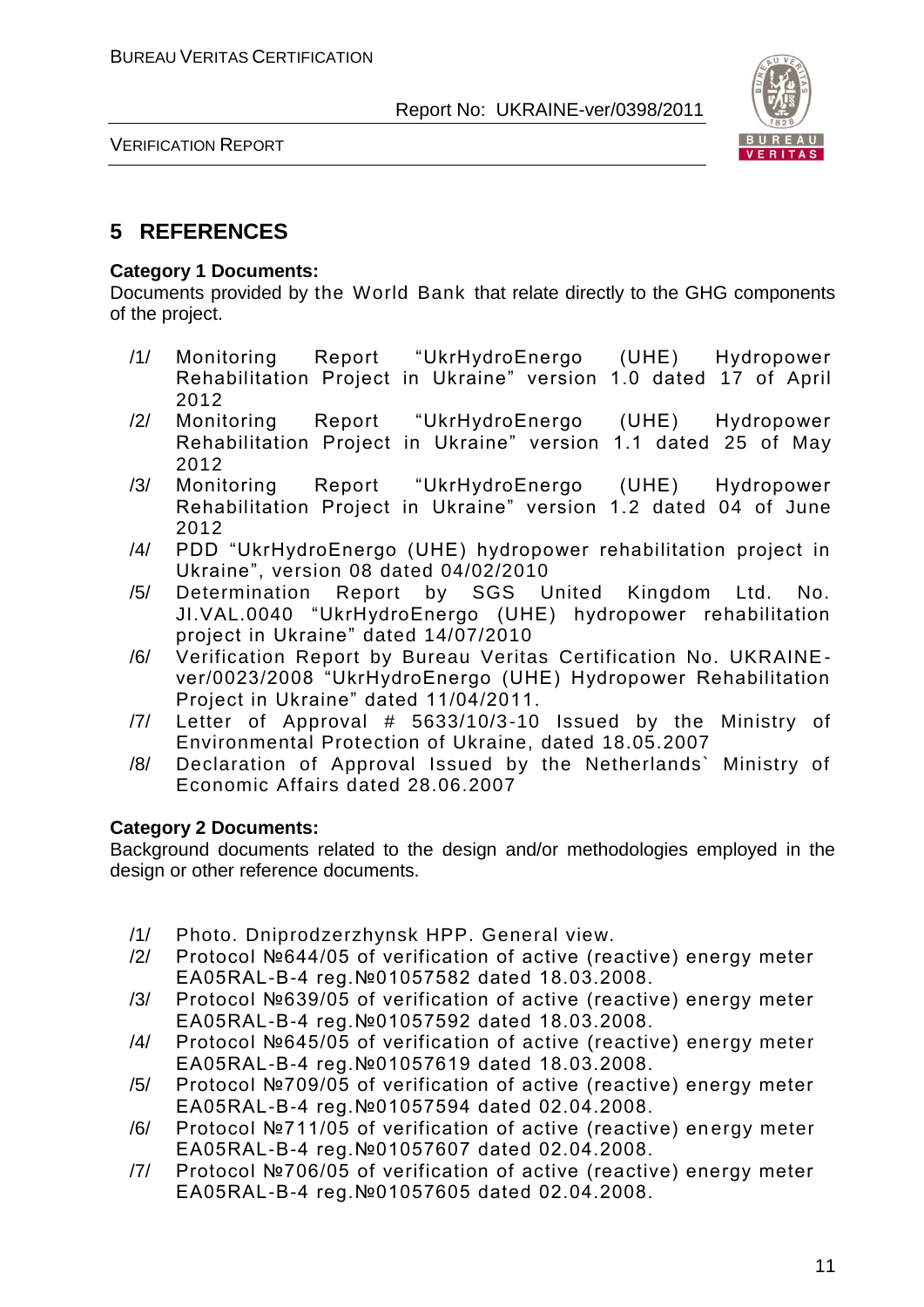

| /8/  | Protocol №643/05 of verification of active (reactive) energy meter                       |
|------|------------------------------------------------------------------------------------------|
|      | EA05RAL-B-4 reg. №01057581 dated 18.03.2008.                                             |
| /9/  | Protocol №641/05 of verification of active (reactive) energy meter                       |
|      | EA05RAL-B-4 reg. №01057602 dated 18.03.2008.                                             |
|      | /10/ Passport of pressure transformer JUMO reg. №929642-002.                             |
| /11/ | Photo. Electronic database.                                                              |
| /12/ | Form of water and energy parameters accounting for April 2012                            |
| /13/ | Photo. Active (reactive) energy meter EA05RAL-B-4                                        |
|      | reg. Nº 01057594.                                                                        |
|      | /14/ Photo. Active (reactive) energy meter EA05RAL-B-4                                   |
|      | reg. Nº 01057619.                                                                        |
|      | /15/ Photo. Active (reactive) energy meter EA05RAL-B-4                                   |
|      | reg. Nº01057592.                                                                         |
| /16/ | Photo. Active (reactive) energy meter EA05RAL-B-4                                        |
|      | reg. Nº 01057582.                                                                        |
|      | /17/ Photo. Active (reactive) energy meter EA05RAL-B-4                                   |
|      | reg. Nº 01057605.                                                                        |
|      | /18/ Photo. Active (reactive) energy meter EA05RAL-B-4                                   |
|      | reg. Nº01057607.                                                                         |
|      | /19/ Photo. Active (reactive) energy meter EA05RAL-B-4                                   |
|      | reg. Nº01057602.                                                                         |
|      | /20/ Photo. Active (reactive) energy meter EA05RAL-B-4                                   |
|      | reg. Nº 01057581.<br>/21/ Inquiry on amount of water passed through Dniprodzerzhynsk HPP |
|      | in January 2011.                                                                         |
| /22/ | Inquiry on amount of water passed through Dniprodzerzhynsk HPP                           |
|      | in February 2011.                                                                        |
| /23/ | Inquiry on amount of water passed through Dniprodzerzhynsk HPP                           |
|      | in March 2011.                                                                           |
|      | /24/ Inquiry on amount of water passed through Dniprodzerzhynsk HPP                      |
|      | in April 2011.                                                                           |
| /25/ | Inquiry on amount of water passed through Dniprodzerzhynsk HPP                           |
|      | in May 2011.                                                                             |
| /26/ | Inquiry on amount of water passed through Dniprodzerzhynsk HPP                           |
|      | in June 2011.                                                                            |
|      | /27/ Inquiry on amount of water passed through Dniprodzerzhynsk HPP                      |
|      | in July 2011.                                                                            |
| /28/ | Inquiry on amount of water passed through Dniprodzerzhynsk HPP                           |
|      | in August 2011.                                                                          |
| /29/ | Inquiry on amount of water passed through Dniprodzerzhynsk HPP                           |
|      | in September 2011.                                                                       |
| /30/ | Inquiry on amount of water passed through Dniprodzerzhynsk HPP                           |
|      | in October 2011.                                                                         |
| /31/ | Inquiry on amount of water passed through Dniprodzerzhynsk HPP                           |
|      | in November 2011.                                                                        |
| /32/ | Inquiry on amount of water passed through Dniprodzerzhynsk HPP                           |
|      | in December 2011.                                                                        |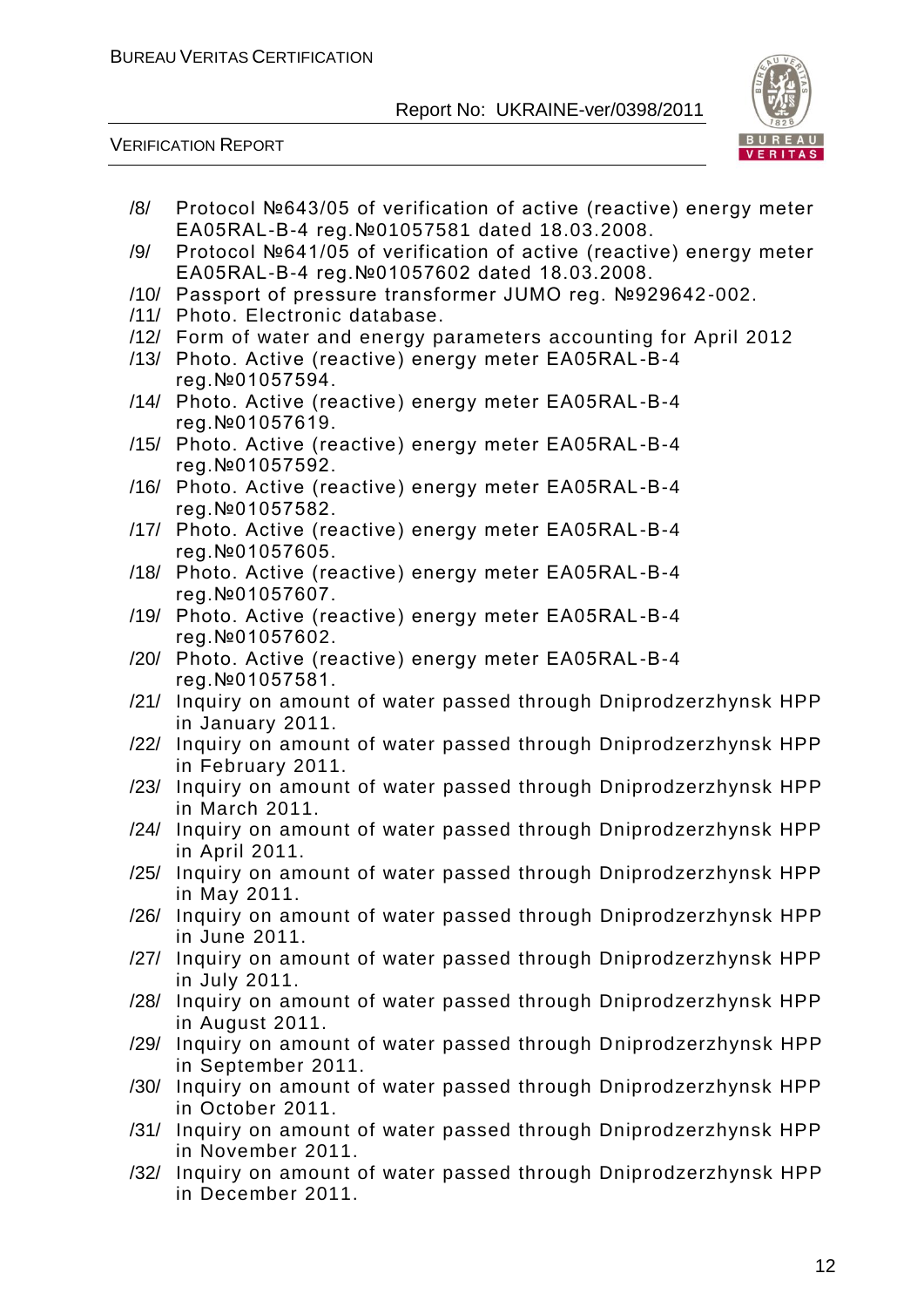

|      | /33/ Photo. Kaniv HPP. General view.                                                                   |
|------|--------------------------------------------------------------------------------------------------------|
| /34/ | Calibration certificate for measuring device №11-157. Kit                                              |
|      | reg. Nº835205-001. Actual until 12.10.2012.                                                            |
| /35/ | Calibration certificate for measuring device №11-156. Kit                                              |
|      | reg. Nº835204-001. Actual until 12.10.2012.                                                            |
| /36/ | Acceptance certificate for electric power meter A1805RAL-P4G-                                          |
|      | DW-4 reg. Nº01184667. July 2008.                                                                       |
| /37/ | Acceptance certificate for electric power meter A1805RAL-P4G-                                          |
|      | DW-4 reg. Nº01184690. July 2008.                                                                       |
| /38/ | Acceptance certificate for electric power meter A1805RAL-P4G-                                          |
|      | DW-4 reg. Nº01184669. July 2008.                                                                       |
| /39/ | Acceptance certificate for electric power meter A1805RAL-P4G-                                          |
|      | DW-4 reg. Nº01184692. July 2008.                                                                       |
|      | /40/ Acceptance certificate for electric power meter A1805RAL-P4G-<br>DW-4 reg. Nº01184680. July 2008. |
| /41/ | Acceptance certificate for electric power meter A1805RAL-P4G-                                          |
|      | DW-4 reg. Nº01184682. July 2008.                                                                       |
| /42/ | Acceptance certificate for electric power meter A1805RAL-P4G-                                          |
|      | DW-4 reg. Nº01184670. July 2008.                                                                       |
|      | /43/ Acceptance certificate for electric power meter A1805RAL-P4G-                                     |
|      | DW-4 reg. Nº01184694. July 2008.                                                                       |
| /44/ | Acceptance certificate for electric power meter A1805RAL-P4G-                                          |
|      | DW-4 reg. Nº01184668. July 2008.                                                                       |
| /45/ | Acceptance certificate for electric power meter A1805RAL-P4G-                                          |
|      | DW-4 reg. Nº01184672. July 2008.                                                                       |
| /46/ | Acceptance certificate for electric power meter A1805RAL-P4G-                                          |
|      | DW-4 reg. Nº01184683. July 2008.                                                                       |
| /47/ | Acceptance certificate for electric power meter A1805RAL-P4G-                                          |
|      | DW-4 reg. Nº01184693. July 2008.                                                                       |
| /48/ | Acceptance certificate for electric power meter A1805RAL-P4G-                                          |
|      | DW-4 reg. Nº01184684. July 2008.                                                                       |
|      | /49/ Acceptance certificate for electric power meter A1805RAL-P4G-                                     |
|      | DW-4 reg. Nº01184666. July 2008.                                                                       |
| /50/ | Acceptance certificate for electric power meter A1805RAL-P4G-<br>DW-4 reg. Nº01184679. July 2008.      |
| /51/ | Acceptance certificate for electric power meter A1805RAL-P4G-                                          |
|      | DW-4 reg. Nº01184687. July 2008.                                                                       |
| /52/ | Acceptance certificate for electric power meter A1805RAL-P4G-                                          |
|      | DW-4 reg. Nº01184688. July 2008.                                                                       |
| /53/ | Acceptance certificate for electric power meter A1805RAL-P4G-                                          |
|      | DW-4 reg. Nº01184691. July 2008.                                                                       |
| /54/ | Acceptance certificate for electric power meter A1805RAL-P4G-                                          |
|      | DW-4 reg. Nº01184754. July 2008.                                                                       |
| /55/ | Acceptance certificate for electric power meter A1805RAL-P4G-                                          |
|      | DW-4 reg. Nº01184686. July 2008.                                                                       |
| /56/ | Acceptance certificate for electric power meter A1805RAL-P4G-                                          |
|      | DW-4 reg. Nº01184755. July 2008.                                                                       |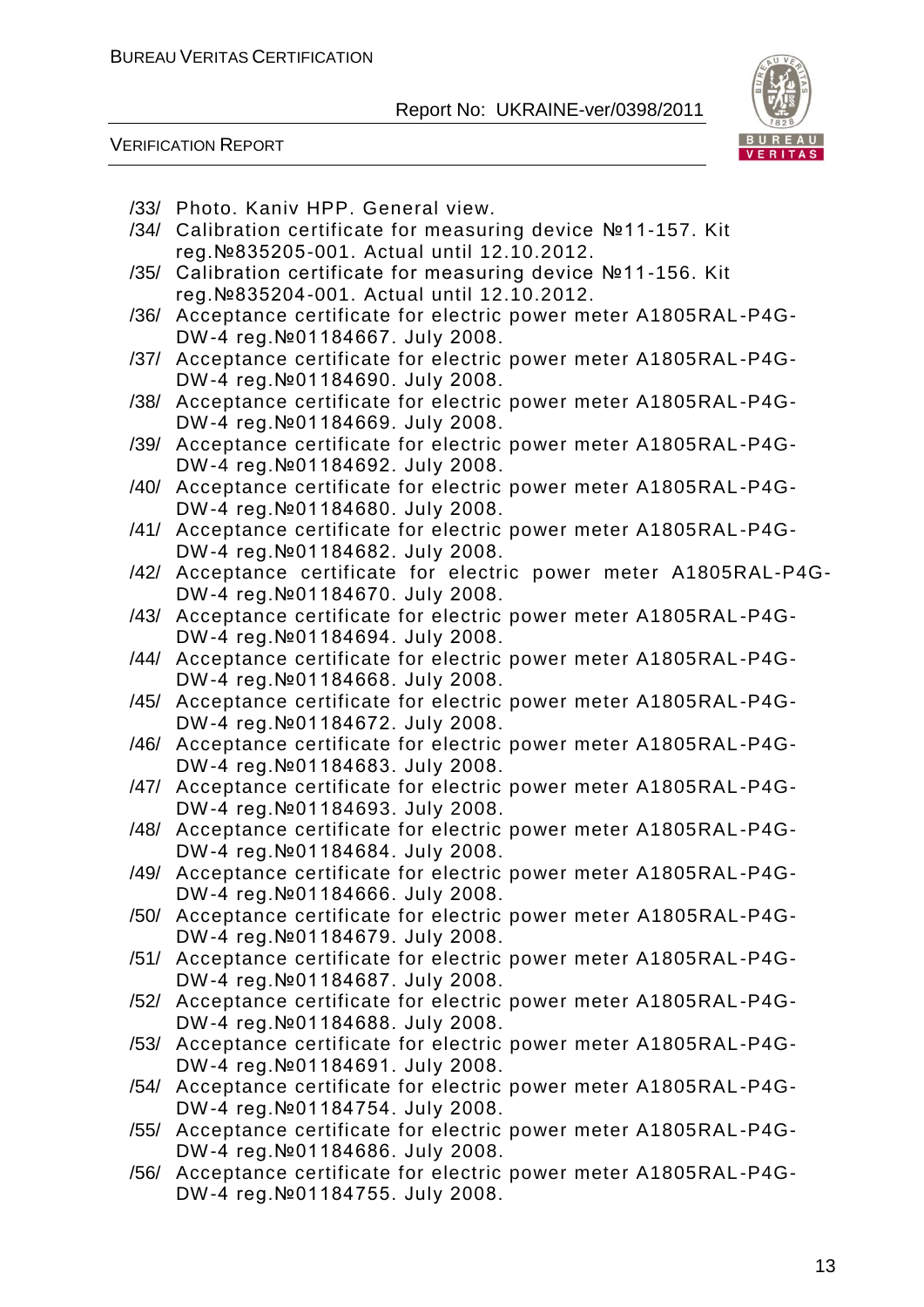

|      | /57/ Acceptance certificate for electric power meter A1805RAL-P4G-                                     |
|------|--------------------------------------------------------------------------------------------------------|
|      | DW-4 reg. Nº01184671. July 2008.<br>/58/ Acceptance certificate for electric power meter A1805RAL-P4G- |
|      | DW-4 reg. Nº01184673. July 2008.                                                                       |
| /59/ | Acceptance certificate for electric power meter A1805RAL-P4G-                                          |
|      | DW-4 reg. Nº01184677. July 2008.<br>/60/ Calibration certificate for measuring device №10-184. Kit     |
|      | reg. Nº835204-001. Actual until 21.09.2011.                                                            |
|      | /61/ Calibration certificate for measuring device №10-185. Kit                                         |
|      | reg. Nº835205-001. Actual until 22.09.2011.                                                            |
|      | /62/ Photo. Electric power meter A1805RAL-P4G-DW-4<br>reg. Nº 01184682.                                |
| /63/ | Photo. Electric power meter A1805RAL-P4G-DW-4                                                          |
|      | reg. Nº 01184680.                                                                                      |
|      | /64/ Photo. Electric power meter A1805RAL-P4G-DW-4<br>reg. Nº 01184692.                                |
|      | /65/ Photo. Electric power meter A1805RAL-P4G-DW-4                                                     |
|      | reg. Nº 01184670.                                                                                      |
| /66/ | Photo. Electric power meter A1805RAL-P4G-DW-4                                                          |
|      | reg. Nº 01184669.<br>/67/ Photo. Electric power meter A1805RAL-P4G-DW-4                                |
|      | reg. Nº 01184690.                                                                                      |
|      | /68/ Photo. Electric power meter A1805RAL-P4G-DW-4                                                     |
| /69/ | reg. Nº 01184687.<br>Photo. Electric power meter A1805RAL-P4G-DW-4                                     |
|      | reg. Nº 01184688.                                                                                      |
|      | /70/ Photo. Electric power meter A1805RAL-P4G-DW-4                                                     |
|      | reg. Nº 01184679.<br>/71/ Photo. Electric power meter A1805RAL-P4G-DW-4                                |
|      | reg. Nº 01184684.                                                                                      |
| /72/ | Photo. Electric power meter A1805RAL-P4G-DW-4                                                          |
|      | reg. Nº 01184691.                                                                                      |
|      | /73/ Photo. Electric power meter A1805RAL-P4G-DW-4<br>reg. Nº 01184666.                                |
|      | /74/ Photo. Electric power meter A1805RAL-P4G-DW-4                                                     |
|      | reg. Nº 01184668.                                                                                      |
|      | /75/ Photo. Electric power meter A1805RAL-P4G-DW-4<br>reg. Nº 01184683.                                |
|      | /76/ Photo. Electric power meter A1805RAL-P4G-DW-4                                                     |
|      | reg. Nº 01184693.                                                                                      |
|      | /77/ Photo. Electric power meter A1805RAL-P4G-DW-4<br>reg. Nº 01184672.                                |
| /78/ | Photo. Electric power meter A1805RAL-P4G-DW-4                                                          |
|      | reg. Nº 01184754.                                                                                      |
|      | /79/ Photo. Electric power meter A1805RAL-P4G-DW-4                                                     |
| /80/ | reg. Nº 01184694.<br>Photo. Electric power meter A1805RAL-P4G-DW-4                                     |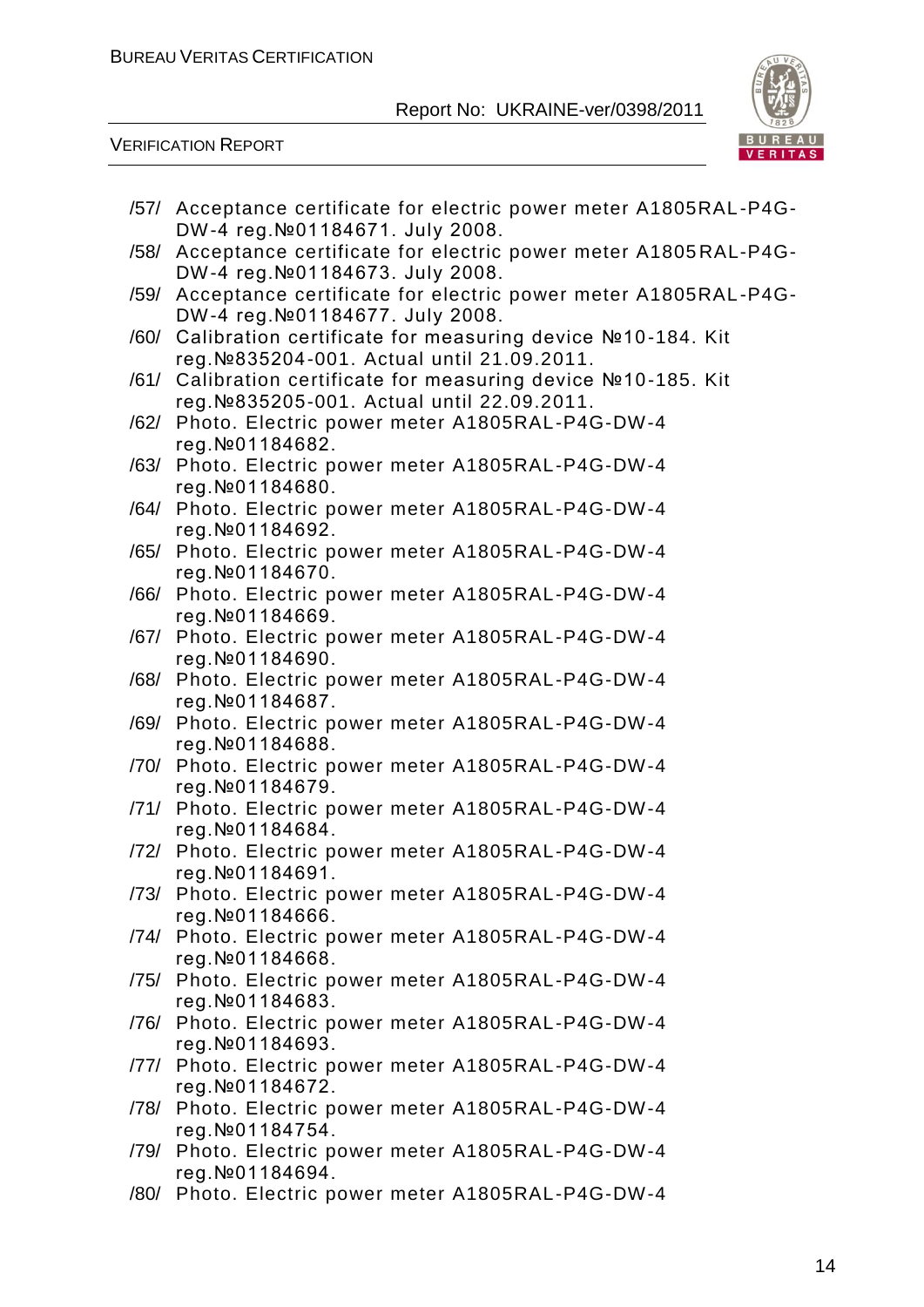

VERIFICATION REPORT

reg.№01184755.

- /81/ Photo. Electric power meter A1805RAL-P4G-DW-4 reg.№01184686.
- /82/ Photo. Electric power meter A1805RAL-P4G-DW-4 reg.№01184671.
- /83/ Photo. Electric power meter A1805RAL-P4G-DW-4 reg.№01184673.
- /84/ Photo. Electric power meter A1805RAL-P4G-DW-4 reg.№01184667.
- /85/ Photo. Electric power meter A1805RAL-P4G-DW-4 reg.№01184677.
- /86/ Photo. UkrGidroEnergo. Administration building.
- /87/ Acceptance certificate for electric power meter 05RAL -B-3 reg.№01048643. July 2001.
- /88/ Acceptance certificate for electric power meter 05RAL-B-3 reg.№01057659. February 2002.
- /89/ Acceptance certificate for electric power meter 05RAL -B-3 reg.№01057740. February 2002.
- /90/ Acceptance certificate for electric power meter 05RAL -B-3 reg.№01042844. January 2001.
- /91/ Acceptance certificate for electric power meter 05RAL-B-3 reg.№01057701. February 2002.
- /92/ Acceptance certificate for electric power meter 05RAL -B-3 reg.№01057713. February 2002.
- /93/ Acceptance certificate for electric power meter 05RAL -B-3 reg.№01050110. September 2001.
- /94/ Acceptance certificate for electric power meter 05RAL -B-3 reg.№01042843. January 2001.
- /95/ Acceptance certificate for electric power meter 05RAL -B-3 reg.№01057736. February 2002.
- /96/ Acceptance certificate for electric power meter 05RAL -B-3 reg.№01054487. November 2001.
- /97/ Acceptance certificate for electric power meter 05RAL -B-3 reg.№01057685. February 2002.
- /98/ Acceptance certificate for electric power meter 05RAL -B-3 reg.№01054488. November 2001.
- /99/ Acceptance certificate for electric power meter 05RAL -B-3 reg.№01057732. February 2002.
- /100/ Acceptance certificate for electric power meter 05RAL -B-3 reg.№01057699. February 2002.
- /101/ Acceptance certificate for electric power meter 05RAL -B-3 reg.№01048641. July 2001.
- /102/ Acceptance certificate for electric power meter 05RAL-B-3 reg.№01057662. February 2002.
- /103/ Acceptance certificate for electric power meter 05RAL -B-3 reg.№01057790. February 2002.
- /104/ Acceptance certificate for electric power meter 05RAL -B-3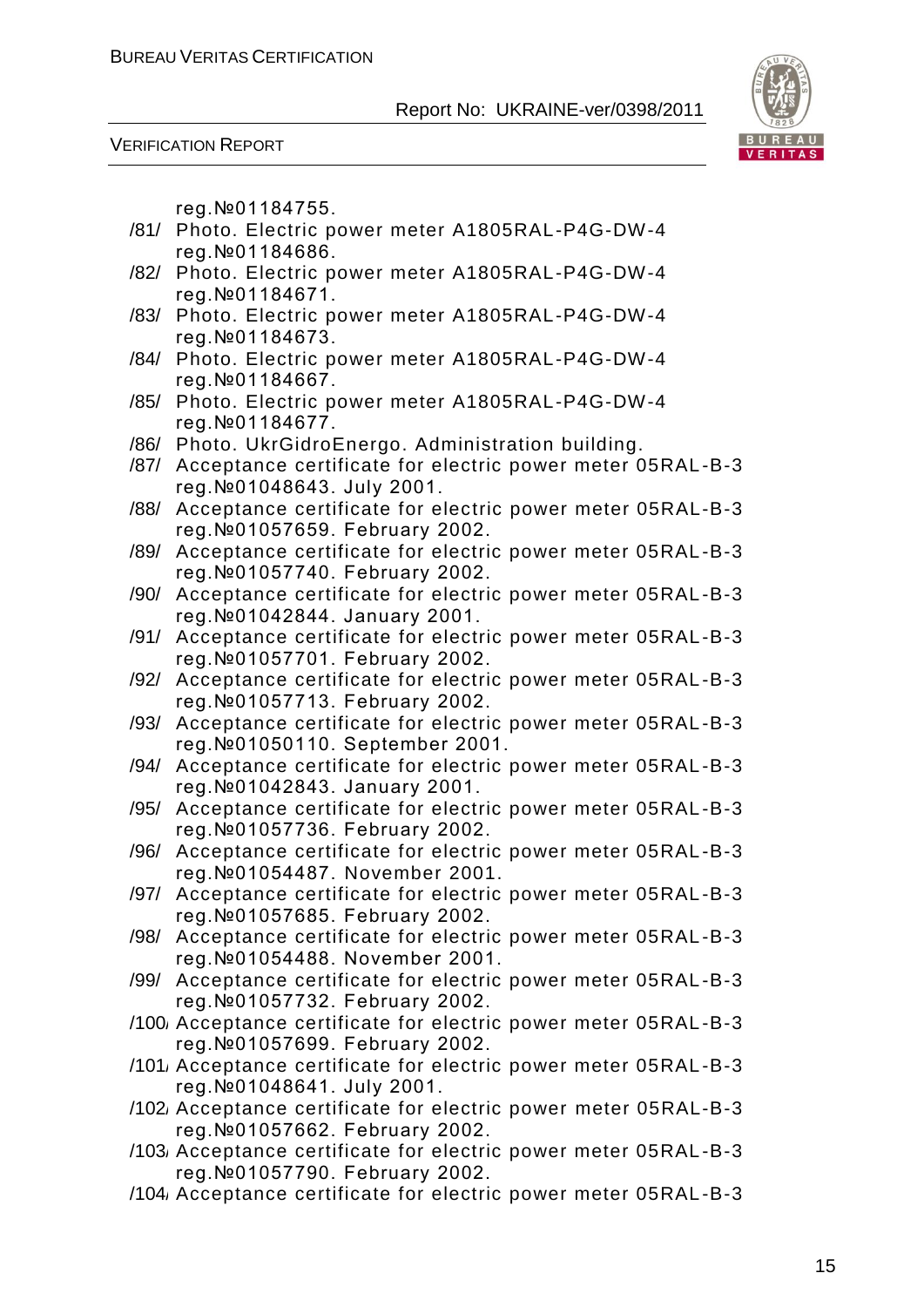

VERIFICATION REPORT

reg.№01057698. February 2002.

- /105/ Acceptance certificate for electric power meter 05RAL-B-3 reg.№01057599. February 2002.
- /106/ Statement of electric power meter replacement at point G-8 of Kyiv HPP dated 07.12.2011.
- /107/ Inquiry №04/13 on each 10 days water consumption and electricity generation in December 2011 dated 04.01.2012
- /108/ Inquiry №4/2673 on each 10 days water consumption and electricity generation in November 2011 dated 06.12.2011
- /109/ Inquiry №04/2591 on each 10 days water consumption and electricity generation in October 2011 dated 18.11.2011
- /110/ Inquiry №04/2354 on each 10 days water consumption and electricity generation in September 2011 dated 09.10.2011
- /111/ Inquiry №04/2208 on each 10 days water consumption and electricity generation in August 2011 dated 02.09.2011
- /112/ Inquiry №04/2084 on each 10 days water consumption and electricity generation in July 2011 dated 04.08.2011
- /113/ Inquiry on each 10 days water consumption and electricity generation in June 2011
- /114/ Inquiry №04/842 on each 10 days water consumption and electricity generation in May 2011 dated 02.06.2011
- /115/ Inquiry №04/638 on each 10 days water consumption and electricity generation in April 2011 dated 04.05.2011
- /116/ Inquiry №04/469 on each 10 days water consumption and electricity generation in March 2011 dated 04.04.2011
- /117/ Inquiry №04/315 on each 10 days water consumption and electricity generation in February 2011 dated 02.03.2011
- /118/ Inquiry №04/166 on each 10 days water consumption and electricity generation in January 2011 dated 03.02.2011
- /119/ Verification certificate for measuring device №39-03-0640 dated 18.04.2011
- /120/ Verification certificate for measuring device №39-03-0639 dated 18.04.2011
- /121/ Photo. Electric power meter 05RAL-B-3 reg.№01057698
- /122/ Photo. Electric power meter 05RAL-B-3 reg.№01057700.
- /123/ Photo. Electric power meter 05RAL-B-3 reg.№01057662.
- /124/ Photo. Electric power meter 05RAL-B-3 reg.№01048641.
- /125/ Photo. Electric power meter 05RAL-B-3 reg.№01057599.
- /126/ Photo. Electric power meter 05RAL-B-3 reg.№01057732.
- /127/ Photo. Electric power meter 05RAL-B-3 reg.№01057689.
- /128/ Photo. Electric power meter 05RAL-B-3 reg.№01054488.
- /129/ Photo. Electric power meter 05RAL-B-3 reg.№01057685.
- /130/ Photo. Electric power meter 05RAL-B-3 reg.№01054487.
- /131/ Photo. Electric power meter 05RAL-B-3 reg.№01057736. /132/ Photo. Electric power meter 05RAL-B-3 reg.№01042843.
- /133/ Photo. Electric power meter 05RAL-B-3 reg.№01050110.
- /134/ Photo. Electric power meter 05RAL-B-3 reg.№01057713.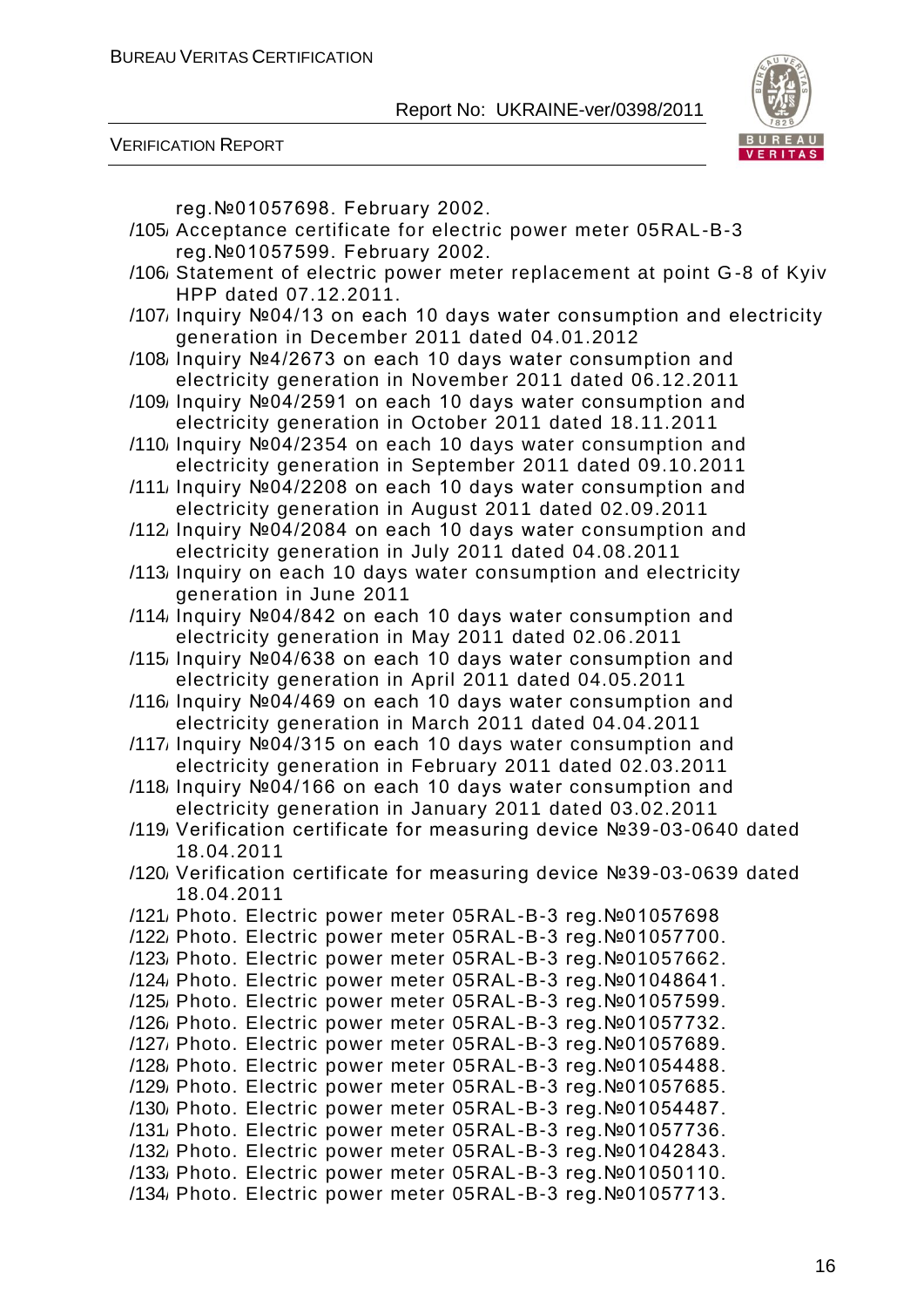

VERIFICATION REPORT

/135/ Photo. Electric power meter 05RAL-B-3 reg.№01057701. /136/ Photo. Electric power meter 05RAL-B-3 reg.№01042844. /137/ Photo. Electric power meter 05RAL-B-3 reg.№01057659. /138/ Photo. Electric power meter 05RAL-B-3 reg.№01057740. /139/ Photo. Electric power meter 05RAL-B-3 reg.№01048643.

#### **Persons interviewed:**

List persons interviewed during the verification or persons that contributed with other information that are not included in the documents listed above.

- /1/ Aleksandr Chupryna head of OPS, Kyiv HPP.
- /2/ Viktor Kozyk wireman, Kyiv HPP.
- /3/ Aleksandr Tsyganok engineer, Dniprodzerzhinsk HPP.<br>/4/ Sergey Tkachenko shift foreman of electroworkshop. D
- Sergey Tkachenko shift foreman of electroworkshop, Dniprodzerzhinsk HPP.
- /5/ Sergey Proskurin shift foreman of station, Dniprodzerzhinsk HPP.
- /6/ Olena Kostyuk head of PTS, Dniprodzerzhinsk HPP.
- /7/ Olena Gorina economist, Dniprodzerzhinsk HPP.
- /8/ Yuriy Vintsuk head of OPS, Dniprodzerzhinsk HPP.
- /9/ Vadim Medieshi director, Dniprodzerzhinsk HPP.
- /10/ Vadym Horbenko engineer, Kaniv HPP
- /11/ Vasyl Siryk engineer-metrologist, Kaniv HPP
- /12/ Volodymyr Laskarevskyi JI and CDM projects Consultant, Mitsubishi UFJ Morgan Stanley Securities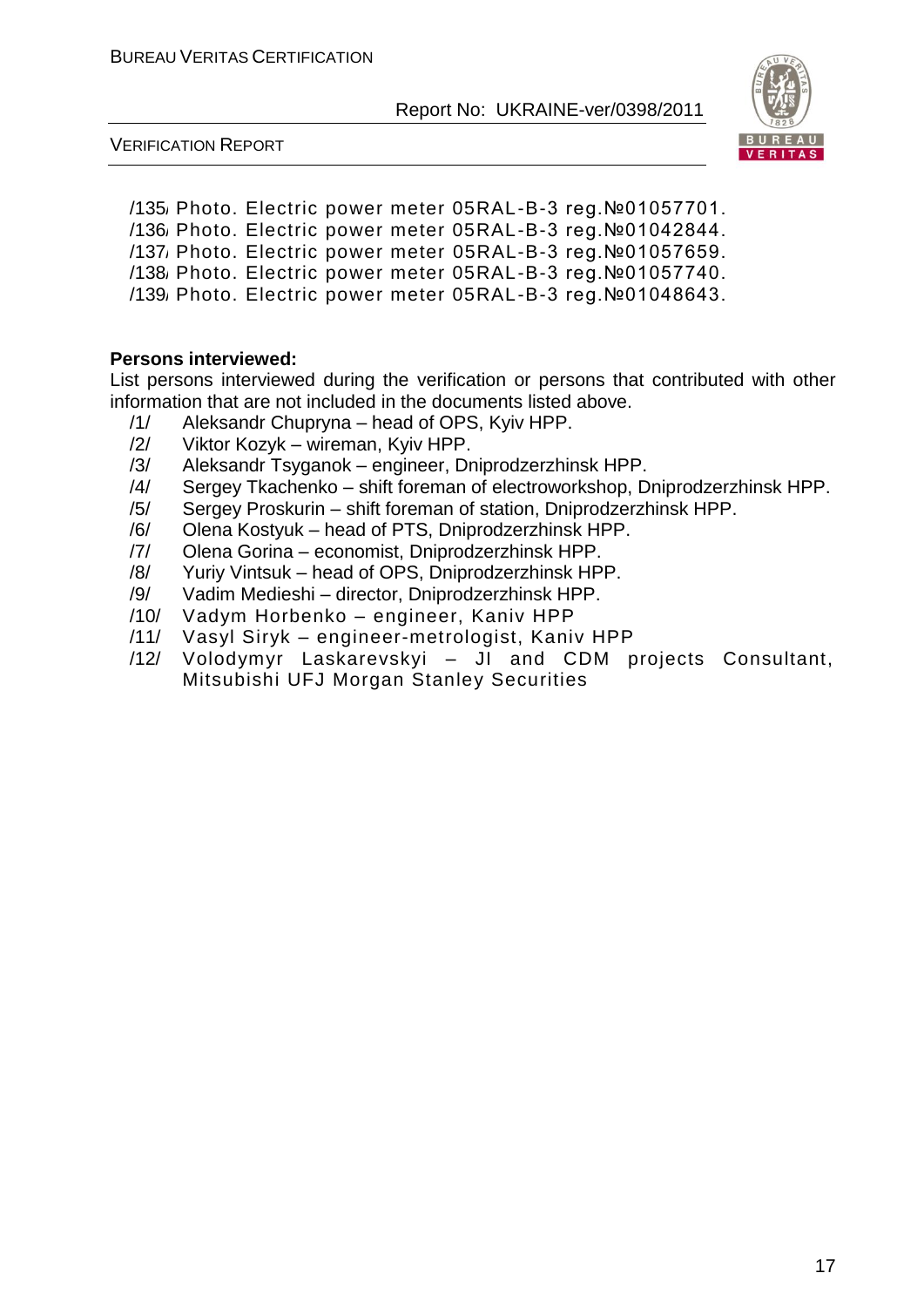

VERIFICATION REPORT

#### APPENDIX A: VERIFICATION PROTOCOL **VERIFICATION PROTOCOL**

#### **Check list for verification, according to the JOINT IMPLEMENTATION DETERMINATION AND VERIFICATION MANUAL (Version 01)**

| <b>DVM</b>     | <b>Check Item</b><br><b>Initial finding</b>                                                                                                                                                       |                                                                                                                                                                                                                                                                                                                                                                          | <b>Draft</b>                  | <b>Final</b>     |
|----------------|---------------------------------------------------------------------------------------------------------------------------------------------------------------------------------------------------|--------------------------------------------------------------------------------------------------------------------------------------------------------------------------------------------------------------------------------------------------------------------------------------------------------------------------------------------------------------------------|-------------------------------|------------------|
| <b>Paragra</b> |                                                                                                                                                                                                   |                                                                                                                                                                                                                                                                                                                                                                          | <b>Conclusio</b>              | <b>Conclusio</b> |
| ph             |                                                                                                                                                                                                   |                                                                                                                                                                                                                                                                                                                                                                          | $\mathsf{n}$                  | n                |
|                | <b>Project approvals by Parties involved</b>                                                                                                                                                      |                                                                                                                                                                                                                                                                                                                                                                          |                               |                  |
| 90             | Has the DFPs of at least one Party<br>involved, other than the host Party,<br>submitting the first verification report to<br>accordance with paragraph 38 of the JI<br>guidelines, at the latest? | The project has been approved by both Host Party<br>(Ukraine) and Sponsor Party (The Netherlands).<br>issued a written project approval when   The written project approvals were issued by<br>NFPs of the Parties involved (see chapter<br>the secretariat for publication in   7 References of the Verification Report).                                               | <b>OK</b>                     | OK.              |
| 91             | Are all the written project approvals by<br>Parties involved unconditional?                                                                                                                       | Yes, all the written project approvals by Parties<br>involved are unconditional.                                                                                                                                                                                                                                                                                         | <b>OK</b>                     | <b>OK</b>        |
|                | <b>Project implementation</b>                                                                                                                                                                     |                                                                                                                                                                                                                                                                                                                                                                          |                               |                  |
| 92             | Has the project been implemented in<br>accordance with the PDD regarding<br>which the determination has been<br>deemed final and is so listed on the<br>UNFCCC JI website?                        | Corrective Action Request (CAR) 01.<br>Please provide the explanation why rehabilitation<br>of only 24 of 34 planned HPUs was conducted.<br>Will rehabilitation be conducted for other 10<br>HPU <sub>s</sub> ?<br>Clarification Request (CL) 01.<br>Tables in the MR are numbered partly. Please<br>provide the numbers for all Tables of the MR (see<br>Table on p.1). | <b>CAR 01</b><br><b>CL 01</b> | OK.<br><b>OK</b> |
| 93             | What is the status of operation of the                                                                                                                                                            | The project was operational for the whole                                                                                                                                                                                                                                                                                                                                | OK                            | <b>OK</b>        |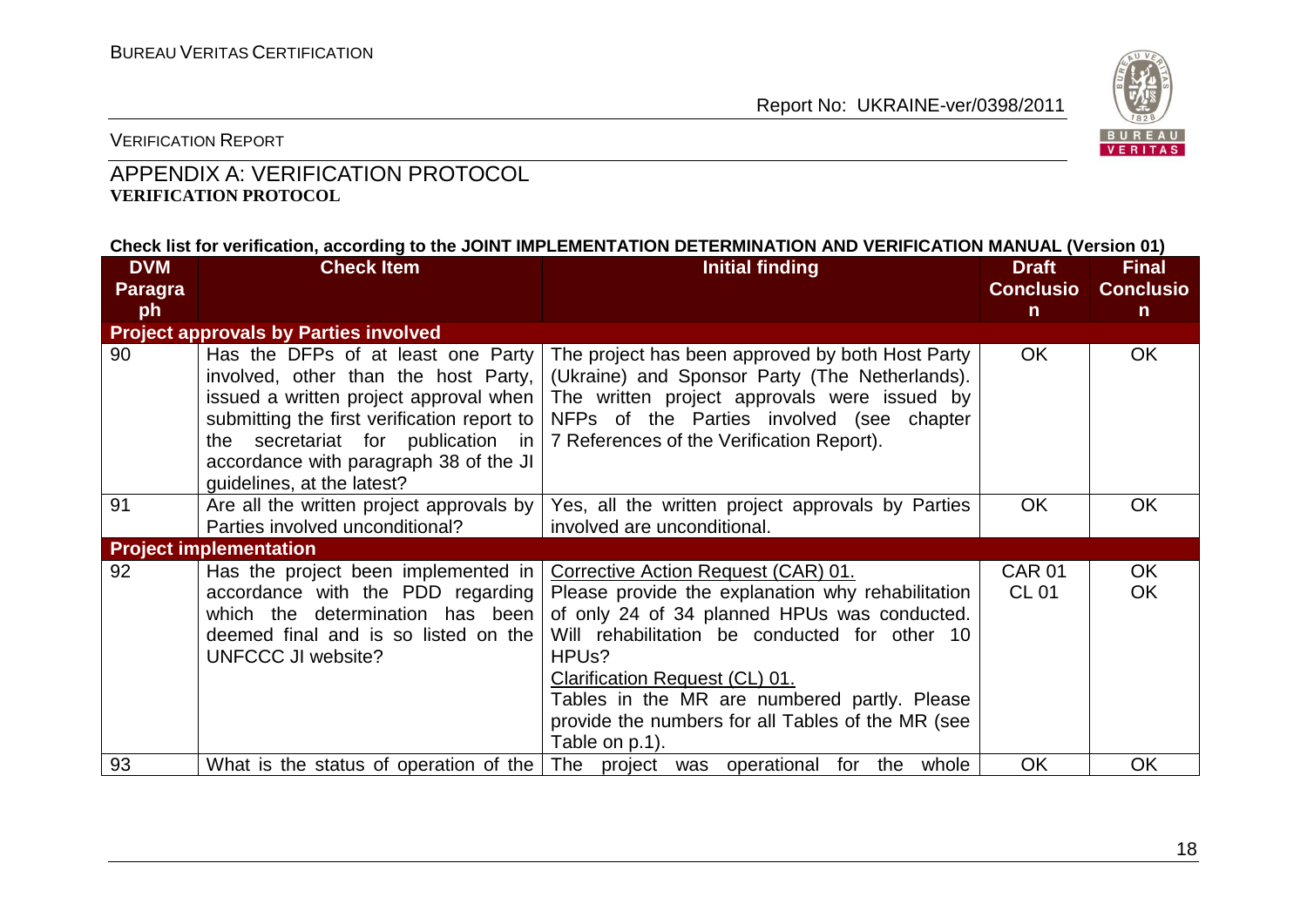

|                                    |                                                                                                                                                                                                                                                                                                                                                                         |                                                                                                                                                                                                                                                                                                                             |                                                  | <b>VENIIAS</b>                                   |
|------------------------------------|-------------------------------------------------------------------------------------------------------------------------------------------------------------------------------------------------------------------------------------------------------------------------------------------------------------------------------------------------------------------------|-----------------------------------------------------------------------------------------------------------------------------------------------------------------------------------------------------------------------------------------------------------------------------------------------------------------------------|--------------------------------------------------|--------------------------------------------------|
| <b>DVM</b><br><b>Paragra</b><br>ph | <b>Check Item</b>                                                                                                                                                                                                                                                                                                                                                       | <b>Initial finding</b>                                                                                                                                                                                                                                                                                                      | <b>Draft</b><br><b>Conclusio</b><br>$\mathsf{n}$ | <b>Final</b><br><b>Conclusio</b><br>$\mathsf{n}$ |
|                                    | project during the monitoring period?                                                                                                                                                                                                                                                                                                                                   | monitoring period.                                                                                                                                                                                                                                                                                                          |                                                  |                                                  |
|                                    | <b>Compliance with monitoring plan</b>                                                                                                                                                                                                                                                                                                                                  |                                                                                                                                                                                                                                                                                                                             |                                                  |                                                  |
| 94                                 | Did the monitoring occur in accordance<br>with the monitoring plan included in the<br>PDD regarding which the determination<br>has been deemed final and is so listed<br>on the UNFCCC JI website?                                                                                                                                                                      | <b>Clarification Request (CL) 02.</b><br>In section 2.1 it was mistakenly stated that version<br>of Tool to calculate the emission factor for an<br>electricity system is 1.01. Actually, the version of<br>the Tool is 1.1. Please correct.                                                                                | <b>CL 02</b>                                     | <b>OK</b>                                        |
| 95(a)                              | For calculating the emission reductions<br>or enhancements of net removals, were<br>key factors, e.g. those listed in 23 (b)<br>(i)-(vii) above, influencing the baseline<br>emissions or net removals and the<br>activity level of the project and the<br>emissions or removals as well as risks<br>associated with the project taken into<br>account, as appropriate? | Yes. The key factors, e.g. those listed in 23 (b) (i)-<br>(vii) of the DVM check list, influencing the baseline<br>emissions and the activity level of the project and<br>the emissions as well as risks associated with the<br>project were taken into account for calculating the<br>emission reductions.                 | OK                                               | <b>OK</b>                                        |
| 95(b)                              | Are data sources used for calculating<br>emission reductions or enhancements<br>of net removals clearly identified,<br>reliable and transparent?                                                                                                                                                                                                                        | Corrective Action Request (CAR) 02.<br>Please, in the Monitoring Report provide the<br>explanation for the abbreviations (such as HPP,<br>OM).                                                                                                                                                                              | <b>CAR 02</b>                                    | OK                                               |
| 95(c)                              | Are emission factors, including default<br>emission factors, if used for calculating<br>the<br>emission<br>reductions<br>or<br>enhancements<br>of<br>net<br>removals,<br>selected<br>carefully<br>balancing<br>by<br>accuracy and reasonableness, and                                                                                                                   | All the emission factors, including default emission<br>factors are used in line with the registered PDD<br>and the determined revisions of the monitoring<br>plan provided in the Verification Report for 2008.<br>In order to calculate the emissions from each fuel<br>type, the most recent submission of the Ukrainian | <b>OK</b>                                        | <b>OK</b>                                        |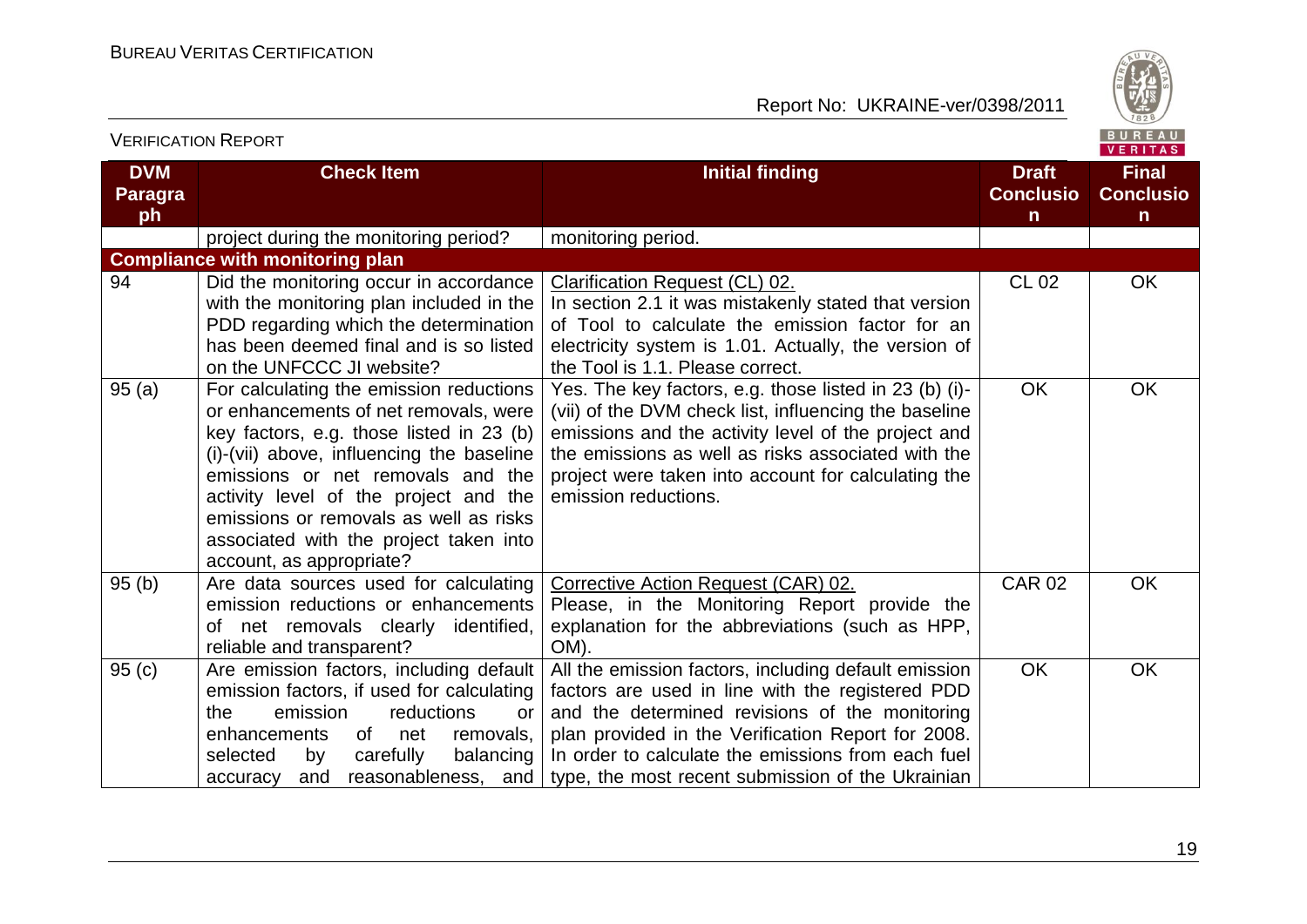

| ו גוש ושאו וישהו חשום א            |                                                                                                                                                                                                                                                                                                                                  |                                                                                                                                                  | VERITAS                                          |                                                  |
|------------------------------------|----------------------------------------------------------------------------------------------------------------------------------------------------------------------------------------------------------------------------------------------------------------------------------------------------------------------------------|--------------------------------------------------------------------------------------------------------------------------------------------------|--------------------------------------------------|--------------------------------------------------|
| <b>DVM</b><br><b>Paragra</b><br>ph | <b>Check Item</b>                                                                                                                                                                                                                                                                                                                | <b>Initial finding</b>                                                                                                                           | <b>Draft</b><br><b>Conclusio</b><br>$\mathsf{n}$ | <b>Final</b><br><b>Conclusio</b><br>$\mathsf{n}$ |
|                                    | appropriately justified of the choice?                                                                                                                                                                                                                                                                                           | National GHG Inventory was used.                                                                                                                 |                                                  |                                                  |
| 95(d)                              | the<br>of<br>emission<br>calculation<br>ls.<br>reductions or enhancements of net<br>based<br>removals<br>conservative<br>on<br>assumptions and the most plausible<br>scenarios in a transparent manner?                                                                                                                          | Yes, the calculation of emission reductions is<br>based on conservative assumptions and the most<br>plausible scenarios in a transparent manner. | <b>OK</b>                                        | <b>OK</b>                                        |
|                                    | Applicable to JI SSC projects only                                                                                                                                                                                                                                                                                               |                                                                                                                                                  |                                                  |                                                  |
| 96                                 | Is the relevant threshold to be classified<br>as JI SSC project not exceeded during<br>the monitoring period on an annual<br>average basis?<br>If the threshold is exceeded, is the<br>maximum emission reduction level<br>estimated in the PDD for the JI SSC<br>project or the bundle for the monitoring<br>period determined? | N/A                                                                                                                                              | <b>OK</b>                                        | <b>OK</b>                                        |
|                                    | Applicable to bundled JI SSC projects only                                                                                                                                                                                                                                                                                       |                                                                                                                                                  |                                                  |                                                  |
| 97(a)                              | Has the composition of the bundle not<br>changed from that is stated in F-JI-<br><b>SSCBUNDLE?</b>                                                                                                                                                                                                                               | N/A                                                                                                                                              | OK                                               | <b>OK</b>                                        |
| 97(b)                              | If the determination was conducted on<br>the basis of an overall monitoring plan,<br>have the project participants submitted<br>a common monitoring report?                                                                                                                                                                      | N/A                                                                                                                                              | OK                                               | <b>OK</b>                                        |
| 98                                 | the monitoring is based on a<br>lf<br>monitoring plan that provides for                                                                                                                                                                                                                                                          | N/A                                                                                                                                              | <b>OK</b>                                        | <b>OK</b>                                        |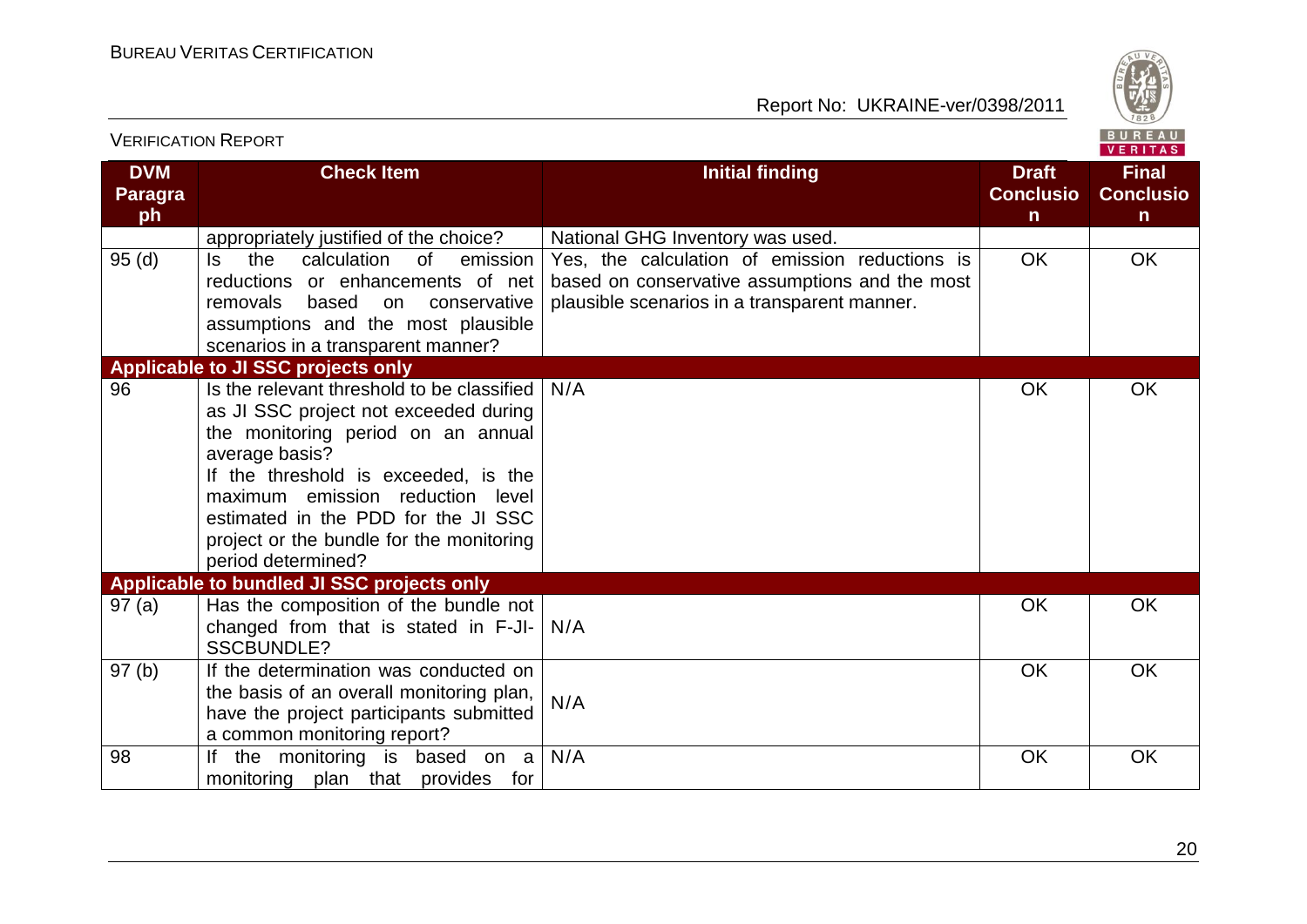

| <b>VERIFICATION REPORT</b>         |                                                                                                                                                                                                                                                                                              |                                                                                                                                                                                                                                                                           |                                                  | <b>BUREAU</b><br>VERITAS                         |
|------------------------------------|----------------------------------------------------------------------------------------------------------------------------------------------------------------------------------------------------------------------------------------------------------------------------------------------|---------------------------------------------------------------------------------------------------------------------------------------------------------------------------------------------------------------------------------------------------------------------------|--------------------------------------------------|--------------------------------------------------|
| <b>DVM</b><br><b>Paragra</b><br>ph | <b>Check Item</b>                                                                                                                                                                                                                                                                            | <b>Initial finding</b>                                                                                                                                                                                                                                                    | <b>Draft</b><br><b>Conclusio</b><br>$\mathsf{n}$ | <b>Final</b><br><b>Conclusio</b><br>$\mathsf{n}$ |
|                                    | overlapping monitoring periods, are the<br>monitoring periods per component of<br>the project clearly specified in the<br>monitoring report?<br>Do the monitoring periods not overlap<br>with those for which verifications were<br>already deemed final in the past?                        |                                                                                                                                                                                                                                                                           |                                                  |                                                  |
|                                    | <b>Revision of monitoring plan</b>                                                                                                                                                                                                                                                           |                                                                                                                                                                                                                                                                           |                                                  |                                                  |
|                                    | Applicable only if monitoring plan is revised by project participant                                                                                                                                                                                                                         |                                                                                                                                                                                                                                                                           |                                                  |                                                  |
| 99(a)                              | Did the project participants provide an  <br>appropriate justification<br>for<br>the<br>proposed revision?                                                                                                                                                                                   | The monitoring was occurred in accordance with<br>the registered monitoring plan and the determined<br>revisions of the monitoring plan listed in the<br>Verification Report for 2008. No deviations were<br>detected by the verification team during the site-<br>visit. | <b>OK</b>                                        | <b>OK</b>                                        |
| 99(b)                              | Does the proposed revision improve<br>the accuracy and/or applicability of<br>information collected compared to the<br>monitoring<br>plan<br>without<br>original<br>changing conformity with the relevant<br>rules<br>and<br>regulations<br>for<br>the<br>establishment of monitoring plans? | N/A                                                                                                                                                                                                                                                                       | <b>OK</b>                                        | <b>OK</b>                                        |
| Data management                    |                                                                                                                                                                                                                                                                                              |                                                                                                                                                                                                                                                                           |                                                  |                                                  |
| 101(a)                             | Is the implementation of data collection<br>procedures in accordance with the<br>monitoring plan, including the quality                                                                                                                                                                      | The detailed description of the data collection<br>procedures is included in the MR. The data<br>collection is performed in accordance with the                                                                                                                           | <b>OK</b>                                        | <b>OK</b>                                        |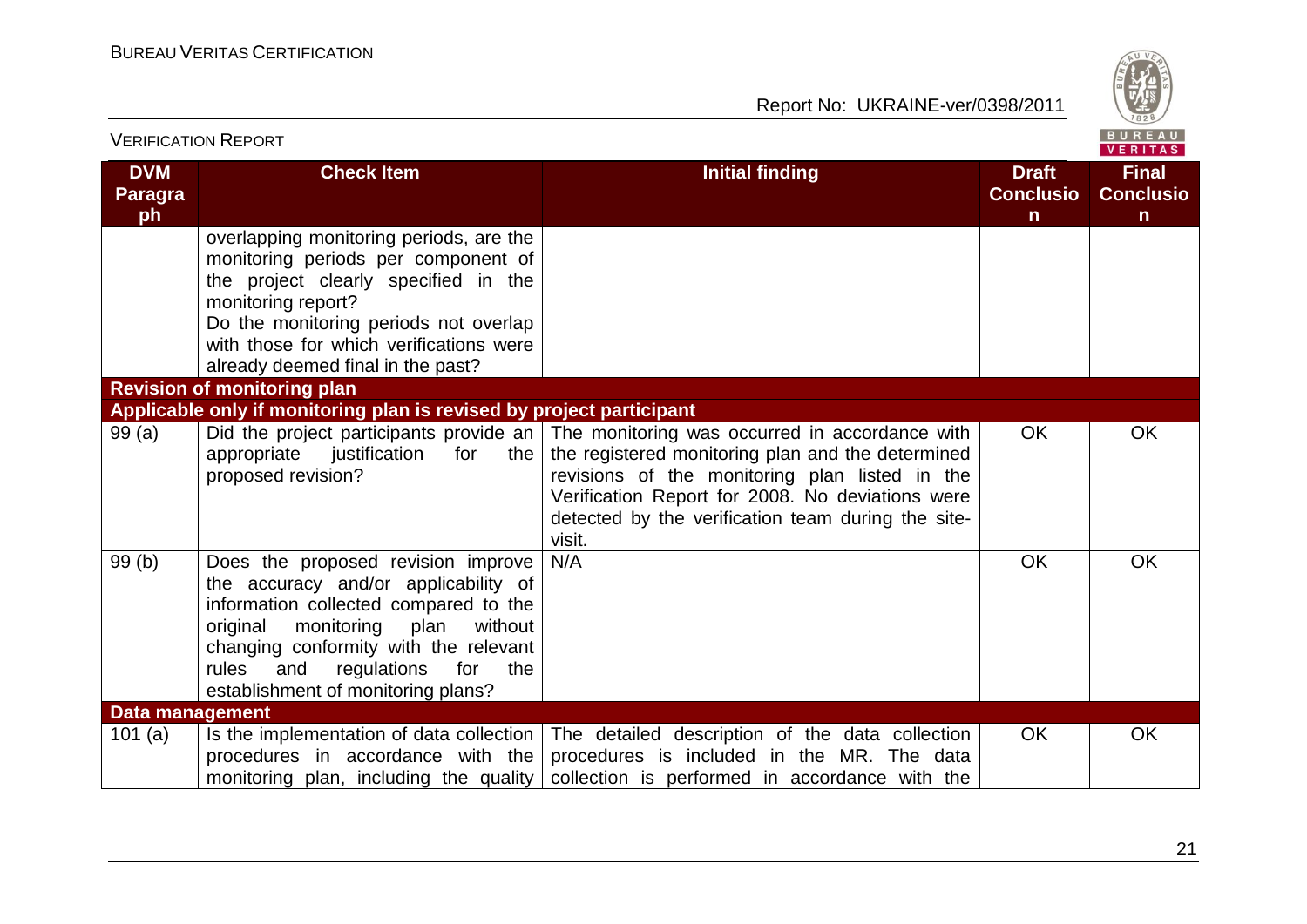

| <b>DVM</b><br><b>Paragra</b><br>ph | <b>Check Item</b>                                                                                          | <b>Initial finding</b>                                                                                                                                                                                                                                                                                                                                                 | <b>Draft</b><br><b>Conclusio</b><br>n. | <b>Final</b><br><b>Conclusio</b><br>n |
|------------------------------------|------------------------------------------------------------------------------------------------------------|------------------------------------------------------------------------------------------------------------------------------------------------------------------------------------------------------------------------------------------------------------------------------------------------------------------------------------------------------------------------|----------------------------------------|---------------------------------------|
|                                    | control<br>quality<br>and<br>assurance<br>procedures?                                                      | monitoring plan in the determined PDD.                                                                                                                                                                                                                                                                                                                                 |                                        |                                       |
| 101(b)                             | Is the function of the<br>monitoring<br>calibration<br>equipment, including<br>its<br>status, in order?    | The procedure of the electricity meters calibration<br>was found satisfactory. Each meter was calibrated<br>accordance with the Ukrainian national<br>in l<br>standards. The<br>documented evidences were<br>checked onsite.<br>All confirmatory documentation on level meters<br>calibration was checked onsite. The documental<br>evidences were found satisfactory. | <b>OK</b>                              | OK                                    |
| 101(c)                             | Are the evidence and records used for<br>monitoring<br>maintained<br>the<br>in a<br>traceable manner?      | Clarification Request (CL) 03.<br>Please clarify what kind of documentation is kept<br>for two years after the last transaction of ERUs.<br>Please also adjust the corresponding instruction<br>and bring it to notice of personnel.                                                                                                                                   | <b>CL 03</b>                           | OK                                    |
| $101$ (d)                          | Is the data collection and management<br>system for the project in accordance<br>with the monitoring plan? | The data collection and management system is<br>completely in accordance with the original<br>monitoring plan and the determined changes.                                                                                                                                                                                                                              | <b>OK</b>                              | OK                                    |
|                                    | Verification regarding programmes of activities (additional elements for assessment)                       |                                                                                                                                                                                                                                                                                                                                                                        |                                        |                                       |
| 102                                | Is any JPA that has not been added to<br>the JI PoA not verified?                                          | N/A                                                                                                                                                                                                                                                                                                                                                                    | <b>OK</b>                              | <b>OK</b>                             |
| 103                                | Is the verification based on<br>the<br>monitoring reports of all JPAs to be<br>verified?                   | N/A                                                                                                                                                                                                                                                                                                                                                                    | OK                                     | OK                                    |
| 103                                | verification<br>the<br>the<br>ensure<br>Does<br>accuracy and conservativeness of the                       | N/A                                                                                                                                                                                                                                                                                                                                                                    | <b>OK</b>                              | OK                                    |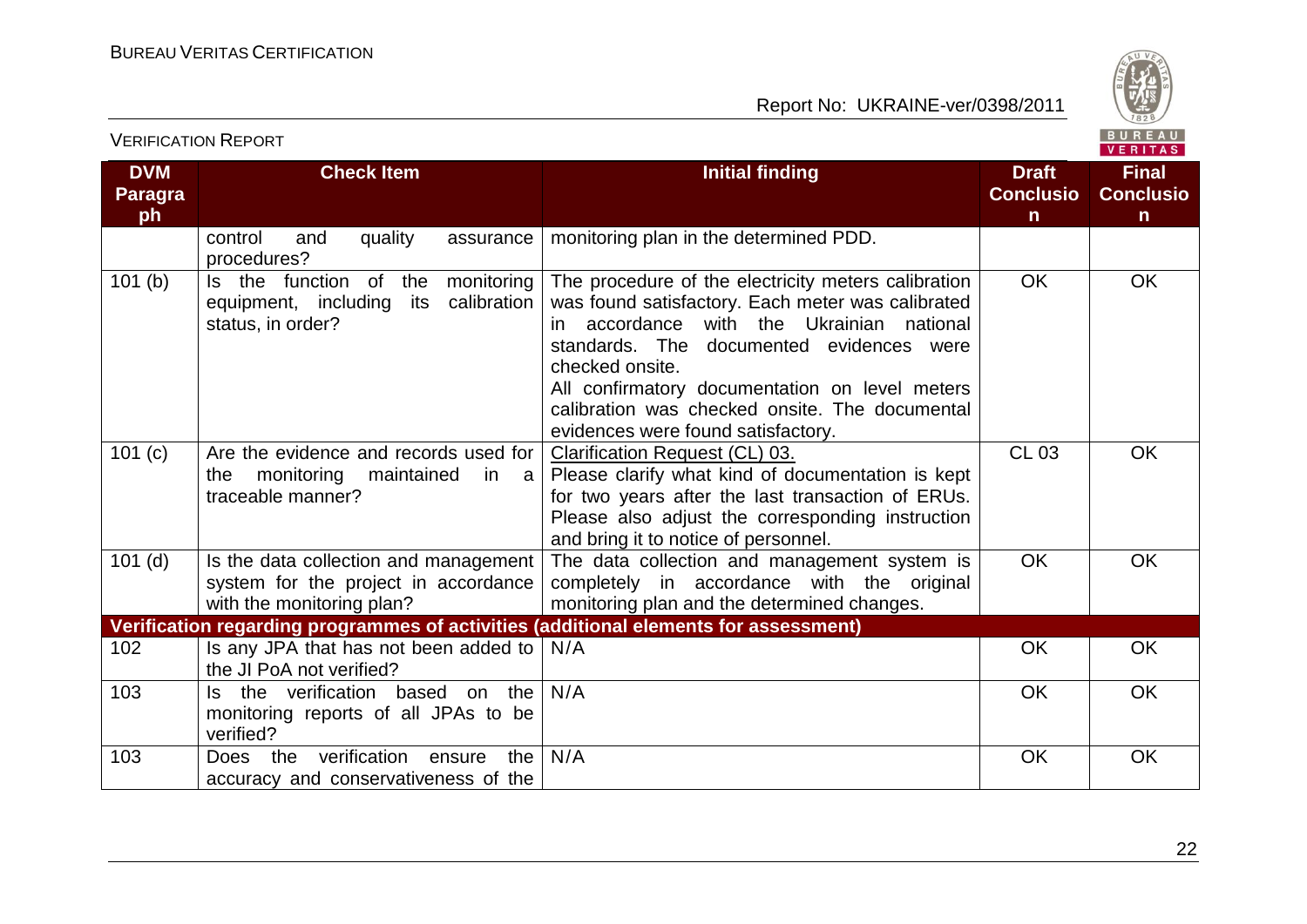

|                                    | <b>VERIFICATION REPORT</b>                                                                                                                                                                                                                                                                                                                                                                                                                                                                                                                                                                                         |                        |                                                  | BUREAU<br>VERITAS                                |
|------------------------------------|--------------------------------------------------------------------------------------------------------------------------------------------------------------------------------------------------------------------------------------------------------------------------------------------------------------------------------------------------------------------------------------------------------------------------------------------------------------------------------------------------------------------------------------------------------------------------------------------------------------------|------------------------|--------------------------------------------------|--------------------------------------------------|
| <b>DVM</b><br><b>Paragra</b><br>ph | <b>Check Item</b>                                                                                                                                                                                                                                                                                                                                                                                                                                                                                                                                                                                                  | <b>Initial finding</b> | <b>Draft</b><br><b>Conclusio</b><br>$\mathsf{n}$ | <b>Final</b><br><b>Conclusio</b><br>$\mathsf{n}$ |
|                                    | emission reductions or enhancements<br>of removals generated by each JPA?                                                                                                                                                                                                                                                                                                                                                                                                                                                                                                                                          |                        |                                                  |                                                  |
| 104                                | Does the monitoring period not overlap<br>with previous monitoring periods?                                                                                                                                                                                                                                                                                                                                                                                                                                                                                                                                        | N/A                    | OK                                               | OK                                               |
| 105                                | If the AIE learns of an erroneously<br>included JPA, has the AIE informed the<br>JISC of its findings in writing?                                                                                                                                                                                                                                                                                                                                                                                                                                                                                                  | N/A                    | <b>OK</b>                                        | OK                                               |
|                                    | Applicable to sample-based approach only                                                                                                                                                                                                                                                                                                                                                                                                                                                                                                                                                                           |                        |                                                  |                                                  |
| 106                                | Does the sampling plan prepared by<br>the AIE:<br>(a) Describe its sample selection,<br>taking into<br>account that:<br>(i) For each verification that uses a<br>sample-based approach, the sample<br>selection<br>shall<br>be<br>sufficiently<br>representative of the JPAs in the JI<br>PoA such extrapolation to all JPAs<br>identified for that verification is<br>reasonable, taking<br>into account<br>differences among the characteristics<br>of JPAs, such as:<br>- The types of JPAs;<br>- The complexity of the applicable<br>technologies and/or measures used;<br>- The geographical location of each | N/A                    | OK                                               | OK                                               |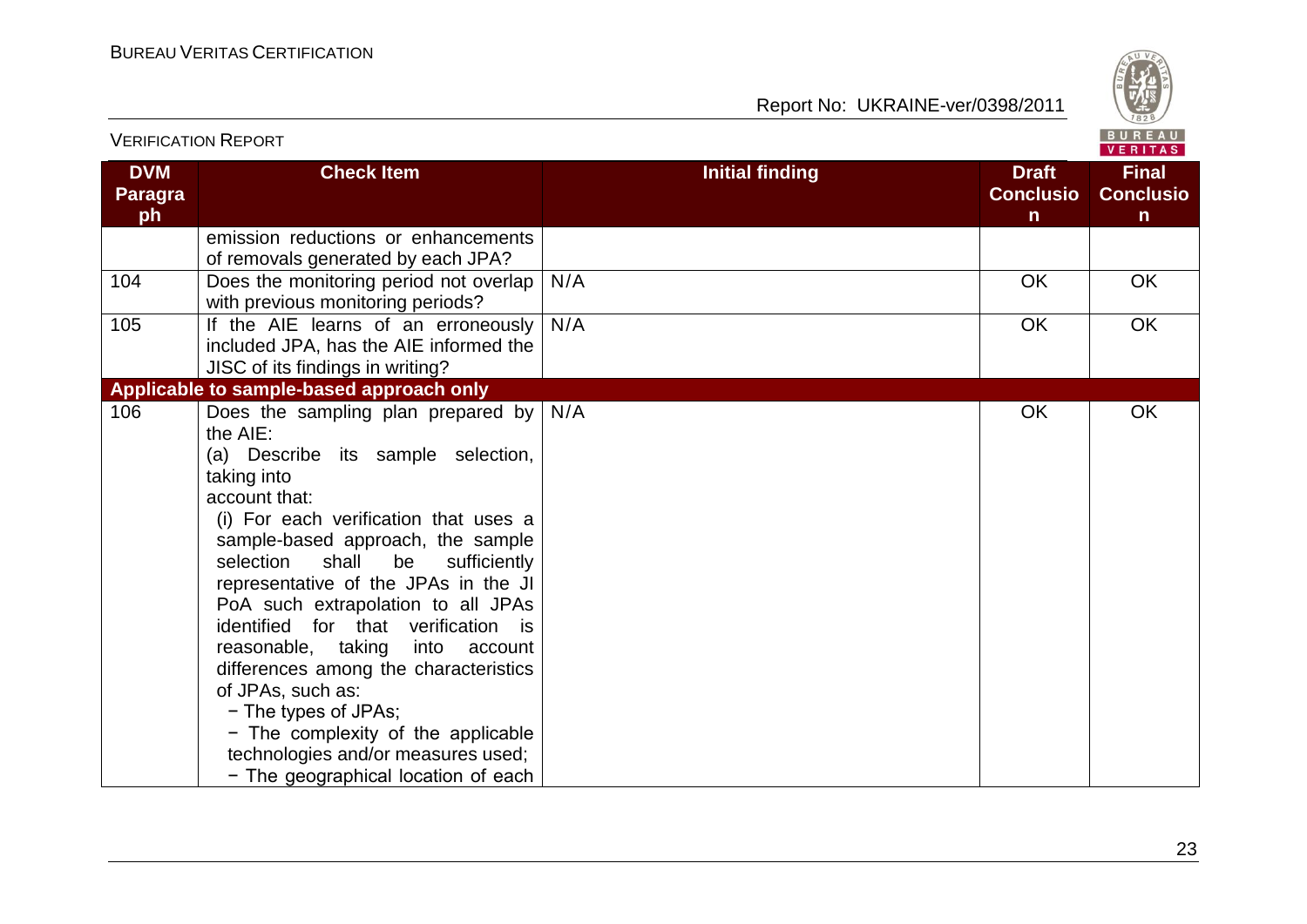

| <b>VERIFICATION REPORT</b>         |                                                                                                                                                                                                                                                                                                                                                                                                                                                                      |                        |                                                  | BUREAU<br><b>VERITAS</b>              |
|------------------------------------|----------------------------------------------------------------------------------------------------------------------------------------------------------------------------------------------------------------------------------------------------------------------------------------------------------------------------------------------------------------------------------------------------------------------------------------------------------------------|------------------------|--------------------------------------------------|---------------------------------------|
| <b>DVM</b><br><b>Paragra</b><br>ph | <b>Check Item</b>                                                                                                                                                                                                                                                                                                                                                                                                                                                    | <b>Initial finding</b> | <b>Draft</b><br><b>Conclusio</b><br>$\mathsf{n}$ | <b>Final</b><br><b>Conclusio</b><br>n |
| 107                                | JPA;<br>- The amounts of expected emission<br>reductions of the JPAs being<br>verified;<br>- The number of JPAs for which<br>emission<br>reductions are<br>being<br>verified:<br>- The length of monitoring periods of<br>the JPAs being verified; and<br>- The samples selected for prior<br>verifications, if any?<br>Is the sampling plan ready for<br>publication through the secretariat<br>along with the verification report and<br>supporting documentation? | N/A                    | <b>OK</b>                                        | <b>OK</b>                             |
| 108                                | Has the AIE made site inspections of at $ $<br>least the square root of the number of<br>total JPAs, rounded to the upper whole<br>number? If the AIE makes no site<br>inspections or fewer site inspections<br>than the square root of the number of<br>total JPAs, rounded to the upper whole<br>number, then does the AIE provide a<br>reasonable<br>explanation<br>and<br>justification?                                                                         | N/A                    | <b>OK</b>                                        | <b>OK</b>                             |
| 109                                | Is the sampling plan available for $N/A$                                                                                                                                                                                                                                                                                                                                                                                                                             |                        | <b>OK</b>                                        | <b>OK</b>                             |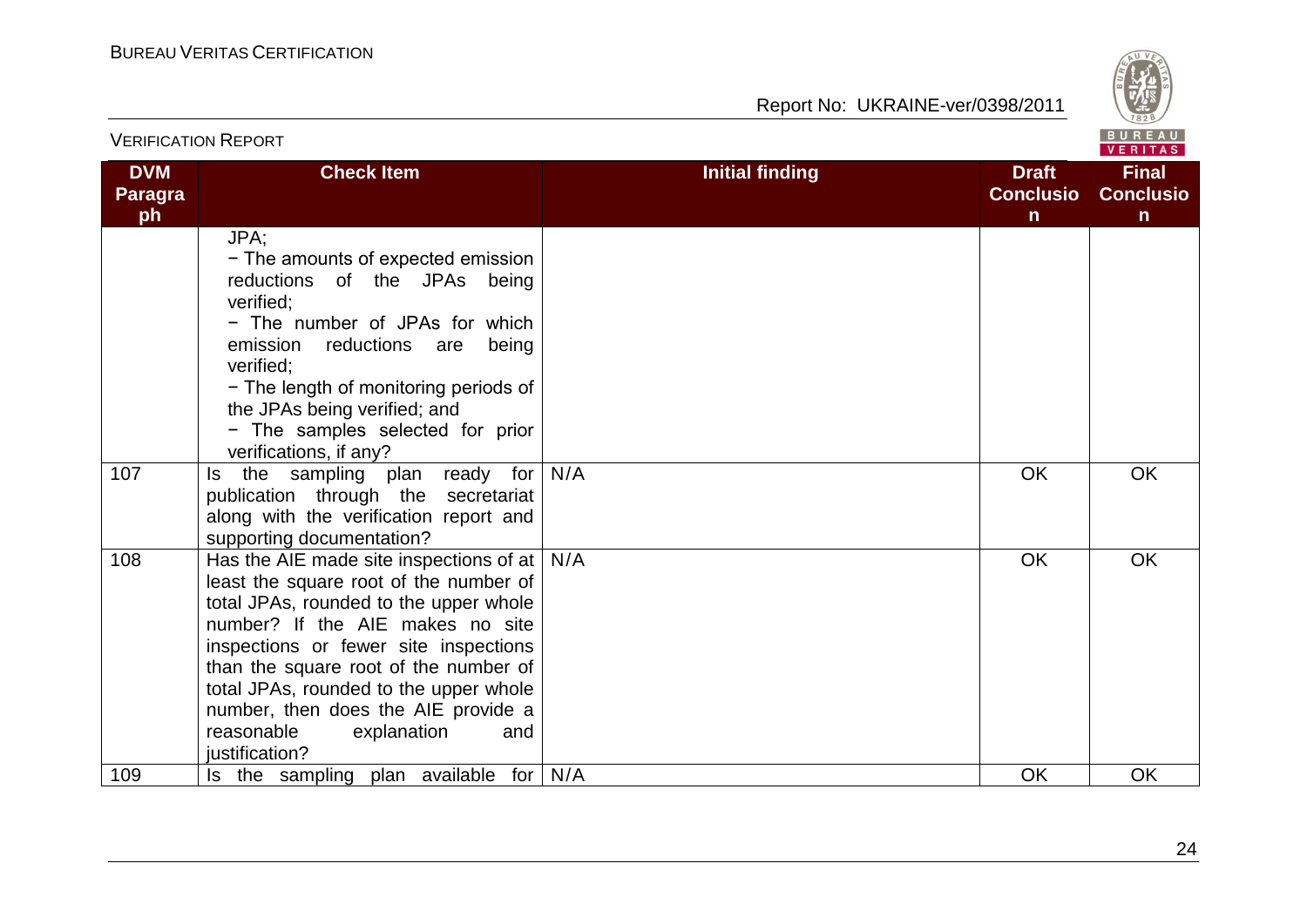

| <b>VERIFICATION REPORT</b>   |                                                                                                                                                                                                                              |                 |                                                  |                                        |
|------------------------------|------------------------------------------------------------------------------------------------------------------------------------------------------------------------------------------------------------------------------|-----------------|--------------------------------------------------|----------------------------------------|
| <b>DVM</b><br>Paragra<br>ph. | <b>Check Item</b>                                                                                                                                                                                                            | Initial finding | <b>Draft</b><br><b>Conclusio</b><br>$\mathsf{n}$ | <b>Final</b><br><b>Conclusio</b><br>n. |
|                              | submission to the secretariat for the<br>JISC ex ante assessment? (Optional)                                                                                                                                                 |                 |                                                  |                                        |
| 110                          | If the AIE learns of a fraudulently $N/A$<br>included JPA, a fraudulently monitored<br>JPA or an inflated number of emission<br>reductions claimed in a JI PoA, has the<br>AIE informed the JISC of the fraud in<br>writing? |                 | OK                                               | OK                                     |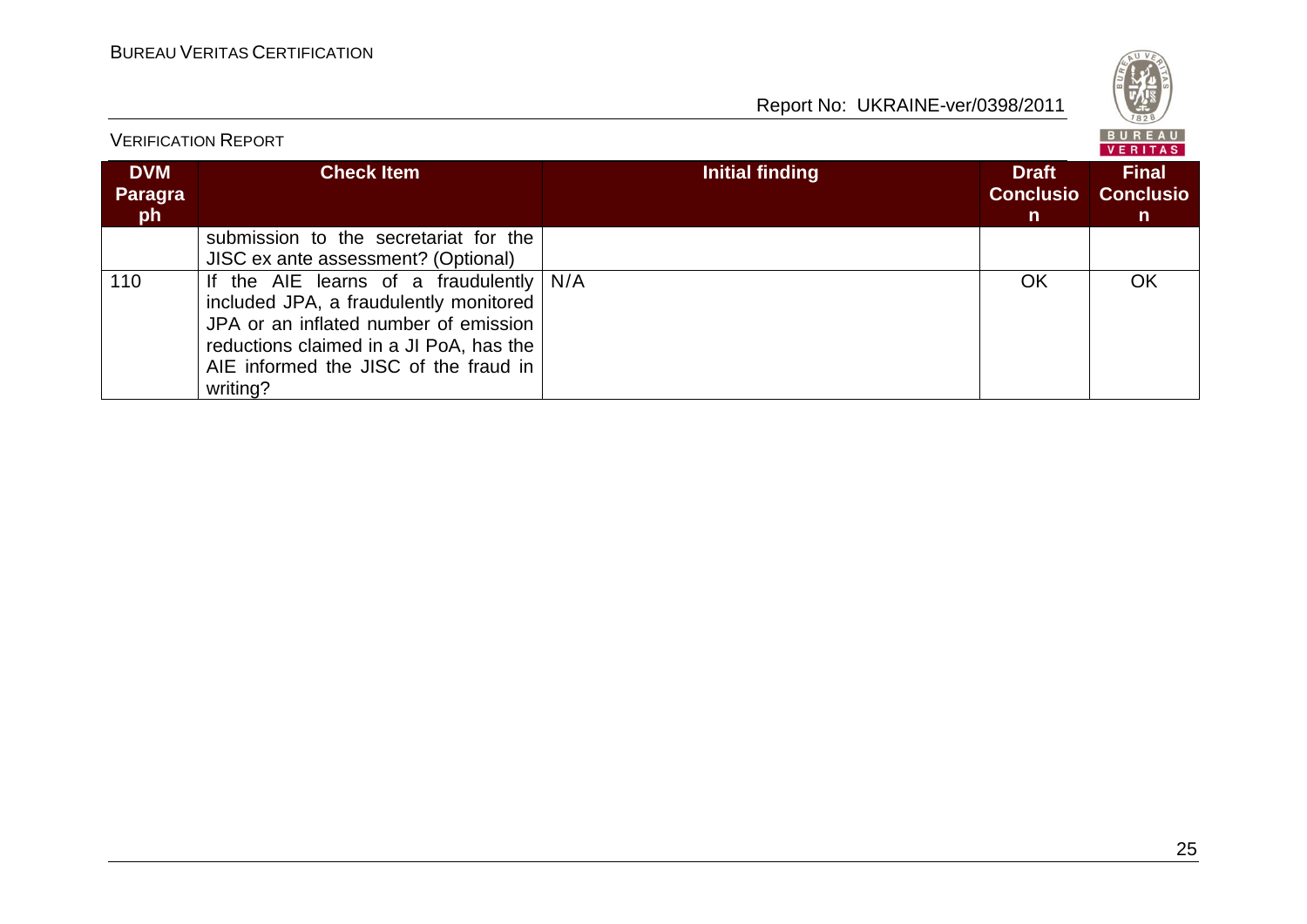

#### VERIFICATION REPORT

#### **Table 2 Resolution of Corrective Action and Clarification Requests**

| Draft report clarification and corrective<br>action requests by verification team                                                                                                                                       | Ref. to<br><b>checklis</b><br>questio<br>n in<br>table 1 | participant<br>Summary<br>project<br><b>of</b><br>response                                                                                                                                                                                                                                                                                                                                 | Verification team conclusion                                                               |
|-------------------------------------------------------------------------------------------------------------------------------------------------------------------------------------------------------------------------|----------------------------------------------------------|--------------------------------------------------------------------------------------------------------------------------------------------------------------------------------------------------------------------------------------------------------------------------------------------------------------------------------------------------------------------------------------------|--------------------------------------------------------------------------------------------|
| Corrective Action Request (CAR) 01.<br>Please<br>provide<br>the<br>explanation<br>why<br>rehabilitation of only 24 of 34 planned HPUs<br>Will rehabilitation<br>conducted.<br>be<br>was<br>conducted for other 10 HPUs? | 92                                                       | The delay in the reconstruction of<br>HPU from 2006 to 2012 occurred due<br>to the following reasons:<br>- Shortage of funding on UHE side in<br>the period 2009 - 2012;<br>- Delays in the supply of equipment by<br>manufacturers;<br>- The need for additional rehabilitation<br>works identified at several HPUs,<br>mainly due to the extensive<br>operational time of the equipment. | Issue is closed based on the<br>appropriate explanation<br>provided by project developers. |
| Corrective Action Request (CAR) 02.<br>Please, in the Monitoring Report provide the<br>explanation for the abbreviations (such as<br>HPP, OM).                                                                          | 95(b)                                                    | The abbreviations were spelled out<br>and a list of abbreviations was added<br>to the updated Monitoring Report.                                                                                                                                                                                                                                                                           | Monitoring report was checked,<br>issue is closed.                                         |
| Clarification Request (CL) 01.<br>Tables in the MR are numbered partly.<br>Please provide the numbers for all Tables of<br>the MR (see Table on p.1).                                                                   | 92                                                       | The corresponding corrections were<br>made in the updated Monitoring<br>Report.                                                                                                                                                                                                                                                                                                            | CL is closed based on the<br>corrections made in the MR.                                   |